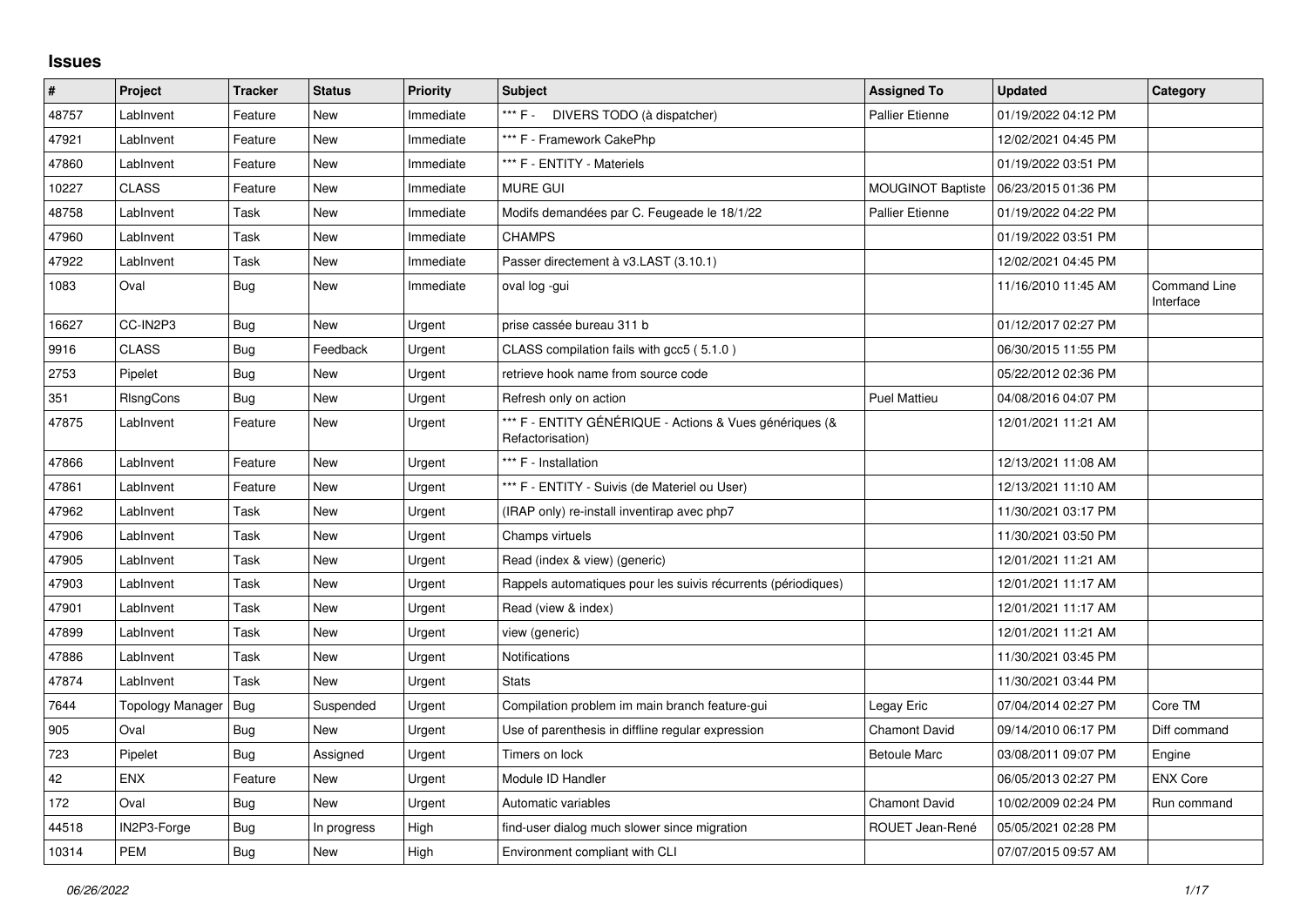| $\vert$ # | <b>Project</b>          | <b>Tracker</b> | <b>Status</b> | <b>Priority</b> | <b>Subject</b>                                                                                                                           | <b>Assigned To</b>     | <b>Updated</b>      | Category |
|-----------|-------------------------|----------------|---------------|-----------------|------------------------------------------------------------------------------------------------------------------------------------------|------------------------|---------------------|----------|
| 9883      | <b>CLASS</b>            | Bug            | New           | High            | Copy past from user manual                                                                                                               |                        | 05/18/2015 10:26 PM |          |
| 8995      | SphereLib               | Bug            | New           | High            | python2.7-config                                                                                                                         |                        | 01/28/2015 04:21 PM |          |
| 7587      | <b>Topology Manager</b> | <b>Bug</b>     | New           | High            | Replace an item                                                                                                                          |                        | 06/30/2014 05:42 PM |          |
| 3154      | C3F2                    | Bug            | Assigned      | High            | Uniformisation of range and color                                                                                                        | Lafage Vincent         | 03/25/2016 01:06 AM |          |
| 714       | TReqS                   | Bug            | New           | High            | Annuler un staging en cours                                                                                                              |                        | 03/24/2015 04:34 PM |          |
| 432       | Smurf                   | Bug            | New           | High            | creation de fichiers vides                                                                                                               |                        | 04/23/2021 11:44 AM |          |
| 47863     | LabInvent               | Feature        | <b>New</b>    | High            | *** F - ENTITY - Users                                                                                                                   |                        | 11/30/2021 03:43 PM |          |
| 45485     | <b>PyROS</b>            | Feature        | New           | High            | **** D0 - GENERAL, ADMINISTRATIVE & TECHNICAL                                                                                            |                        | 03/16/2022 04:53 PM |          |
| 45483     | PyROS                   | Feature        | New           | High            | **** D4 - Images production (L0)                                                                                                         |                        | 03/16/2022 07:28 AM |          |
| 45482     | PyROS                   | Feature        | New           | High            | **** D3 - Sequences submission & plannig                                                                                                 |                        | 02/22/2022 03:01 PM |          |
| 45480     | <b>PyROS</b>            | Feature        | New           | High            | **** D1 - System Security & Control                                                                                                      |                        | 05/24/2022 02:55 PM |          |
| 44658     | PyROS                   | Feature        | New           | High            | *** SF15 - SST - START&STOP - System Startup (launch),<br>monitoring, and Shutdown                                                       |                        | 05/24/2022 02:55 PM |          |
| 44172     | PyROS                   | Feature        | <b>New</b>    | High            | *** SF14 - OCF - Observatory Unit & Site Configuration                                                                                   |                        | 01/29/2022 01:24 AM |          |
| 44162     | PyROS                   | Feature        | New           | High            | *** SF08 - EXE (SOX) - Observation Sequence (SO) eXecution                                                                               |                        | 03/15/2022 04:46 PM |          |
| 44161     | <b>PyROS</b>            | Feature        | New           | High            | *** SF04 - SPV - System Coordination & Supervision :<br>Majordome (Conducting) (head)                                                    |                        | 03/15/2022 04:45 PM |          |
| 44151     | PyROS                   | Feature        | New           | High            | *** GF1 - PROJ - Project management, documentation,<br>formation des utilisateurs, interfaces, plan de justification de la<br>définition |                        | 01/31/2022 11:32 AM |          |
| 44148     | PyROS                   | Feature        | New           | High            | *** GF2 - INST - Config, Install, udpate, deploy (IRAP, CNES,<br>TAROT)                                                                  |                        | 03/16/2022 07:27 AM |          |
| 37910     | Lavoisier               | Feature        | New           | High            | do not log AdaptorException when they are already sent to the<br>user                                                                    |                        | 07/25/2019 09:41 AM |          |
| 9790      | <b>CLASS</b>            | Feature        | New           | High            | neutron & y Spectrum calculation                                                                                                         |                        | 04/29/2015 12:15 PM |          |
| 8099      | LC <sub>2</sub>         | Feature        | New           | High            | Add business rule forbidding empty CRT-DSP configuration (at<br>least 1 manu per CRT DSP)                                                | Lafage Vincent         | 10/27/2014 07:00 PM |          |
| 7460      | Lavoisier               | Feature        | New           | High            | support HTTP proxy                                                                                                                       |                        | 02/17/2015 01:04 PM |          |
| 7385      | <b>CLASS</b>            | Feature        | New           | High            | <b>GUI devellopment</b>                                                                                                                  | <b>LENIAU Baptiste</b> | 04/29/2015 12:15 PM |          |
| 7380      | <b>CLASS</b>            | Feature        | New           | High            | ReactorFacility                                                                                                                          | <b>LENIAU Baptiste</b> | 06/11/2014 11:06 AM |          |
| 5799      | AGATA DAQ               | Feature        | New           | High            | ELOG not available from GSI guest network                                                                                                | Aubert Yann            | 01/15/2014 05:54 PM |          |
| 5736      | AGATA DAQ               | Feature        | New           | High            | Would like to have access to GSI printers                                                                                                | Aubert Yann            | 01/06/2014 09:22 AM |          |
| 5725      | <b>Topology Manager</b> | Feature        | Assigned      | High            | propagation of OFF status to the GTS tree                                                                                                | Ralet Damian           | 01/10/2014 05:25 PM |          |
| 1299      | APCScheduler            | Feature        | New           | High            | Utilisation de python, numpy, scipy,                                                                                                     | Colley Jean-Marc       | 02/10/2011 11:07 AM |          |
| 1156      | LC2                     | Feature        | Assigned      | High            | query Marc Status generation & validation options                                                                                        | Lafage Vincent         | 12/07/2010 04:54 PM |          |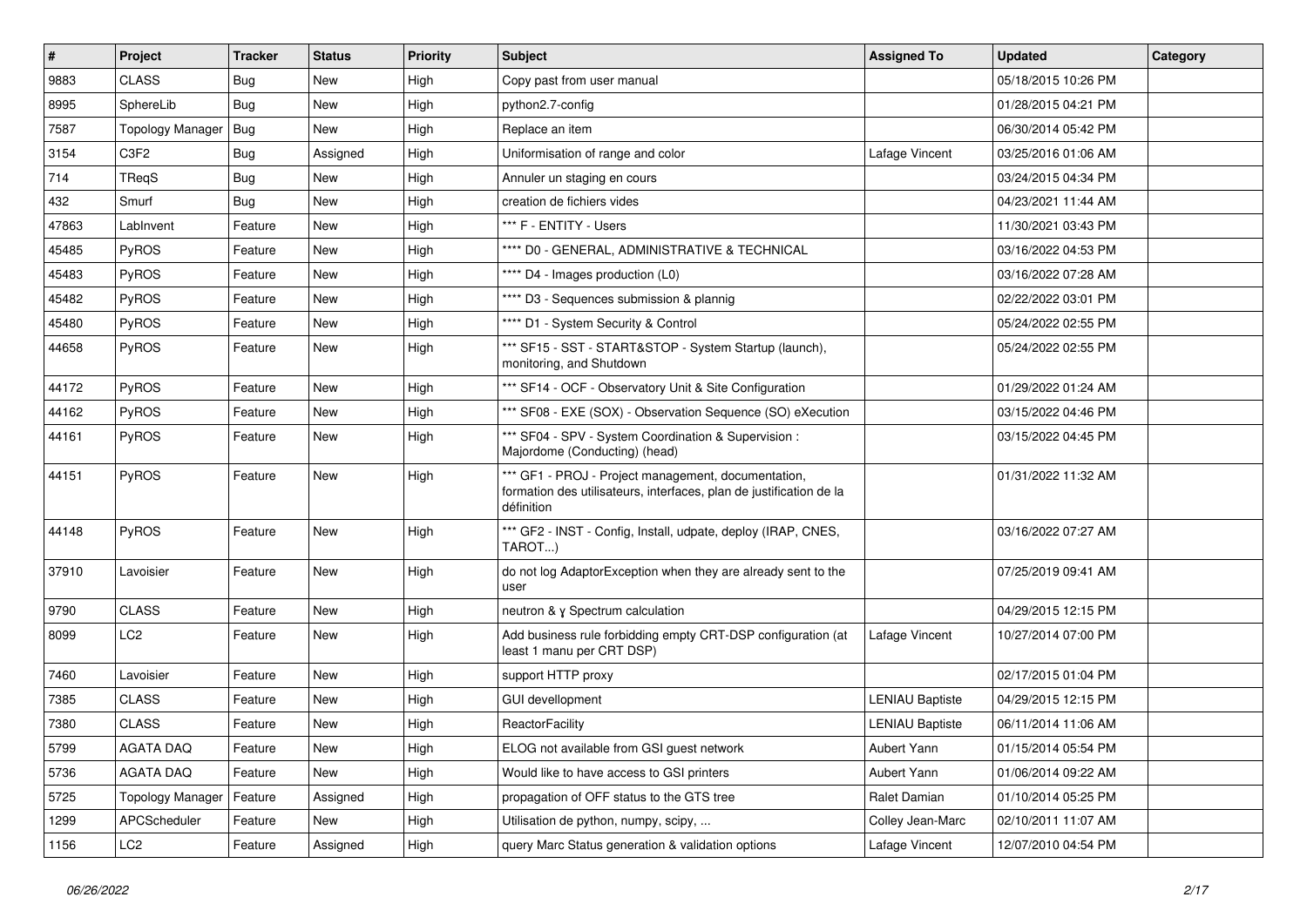| #     | Project          | <b>Tracker</b> | <b>Status</b> | <b>Priority</b> | <b>Subject</b>                                                                      | <b>Assigned To</b>     | <b>Updated</b>      | Category |
|-------|------------------|----------------|---------------|-----------------|-------------------------------------------------------------------------------------|------------------------|---------------------|----------|
| 423   | <b>TRegS</b>     | Feature        | <b>New</b>    | High            | Écrire une toolbox pour administration                                              |                        | 03/24/2015 04:40 PM |          |
| 388   | TReqS            | Feature        | New           | High            | Possibilités d'interactions avec le serveur TReqS                                   |                        | 03/24/2015 04:06 PM |          |
| 36236 | IN2P3-Forge      | Support        | New           | High            | Synchronisation demandée pour un serveur Mercurial                                  |                        | 04/13/2021 09:07 AM |          |
| 5684  | <b>AGATA DAQ</b> | Support        | New           | High            | Hard drive of anode                                                                 | Aubert Yann            | 01/06/2014 09:24 AM |          |
| 49149 | PyROS            | Task           | New           | High            | SCRIPT RUN (PYROS/pyros.py) (uniquement pour la partie<br>execution)                |                        | 05/24/2022 02:55 PM |          |
| 48278 | PyROS            | Task           | New           | High            | AGENT général (dont dépendent tous les agents et<br>AgentDevices)                   |                        | 01/29/2022 01:05 AM |          |
| 48271 | PyROS            | Task           | New           | High            | CLASSIC installation (with venv)                                                    |                        | 03/16/2022 07:27 AM |          |
| 47952 | LabInvent        | Task           | <b>New</b>    | High            | Ecran d'accueil à restructurer                                                      |                        | 11/30/2021 03:43 PM |          |
| 47947 | LabInvent        | Task           | New           | High            | docker only                                                                         |                        | 12/13/2021 11:07 AM |          |
| 47942 | LabInvent        | Task           | New           | High            | index (generic)                                                                     |                        | 11/30/2021 03:48 PM |          |
| 47937 | LabInvent        | Task           | New           | High            | Read (index & view) (generic ?)                                                     |                        | 11/30/2021 03:48 PM |          |
| 47936 | LabInvent        | Task           | <b>New</b>    | High            | 3-4 - TBO & ARCHIVED                                                                |                        | 11/30/2021 03:43 PM |          |
| 47934 | LabInvent        | Task           | New           | High            | LIFECYCLE (Status) : CREATED => (TBO) => VALIDATED =><br>$TBA \Rightarrow ARCHIVED$ |                        | 11/30/2021 03:43 PM |          |
| 47927 | LabInvent        | Task           | <b>New</b>    | High            | A gérer via fichier conf YAML                                                       |                        | 11/30/2021 03:47 PM |          |
| 47926 | LabInvent        | Task           | <b>New</b>    | High            | Instance DEMO docker - à installer sur hyp2 puis sur VM pweb3                       |                        | 12/13/2021 11:07 AM |          |
| 47914 | LabInvent        | Task           | <b>New</b>    | High            | index (generic)                                                                     |                        | 11/30/2021 03:50 PM |          |
| 47912 | LabInvent        | Task           | <b>New</b>    | High            | (VUE) Elements et Helper                                                            |                        | 11/30/2021 03:51 PM |          |
| 47897 | LabInvent        | Task           | New           | High            | *** F - Stats (Users)                                                               |                        | 11/30/2021 03:48 PM |          |
| 47890 | LabInvent        | Task           | <b>New</b>    | High            | Commander (demande achat)                                                           |                        | 01/19/2022 03:48 PM |          |
| 47884 | LabInvent        | Task           | <b>New</b>    | High            | partitionnement par Site (besoin IP2I/LMA)                                          |                        | 11/30/2021 03:43 PM |          |
| 47882 | LabInvent        | Task           | New           | High            | Delete - delete                                                                     |                        | 11/30/2021 03:42 PM |          |
| 47881 | LabInvent        | Task           | <b>New</b>    | High            | Read - view                                                                         |                        | 11/30/2021 03:42 PM |          |
| 47879 | LabInvent        | Task           | <b>New</b>    | High            | Create/Update - add_edit                                                            |                        | 11/30/2021 03:42 PM |          |
| 47878 | LabInvent        | Task           | New           | High            | Autres                                                                              |                        | 11/30/2021 03:44 PM |          |
| 47877 | LabInvent        | Task           | <b>New</b>    | High            | find (search)                                                                       |                        | 11/30/2021 03:43 PM |          |
| 47876 | LabInvent        | Task           | New           | High            | CRUD                                                                                |                        | 11/30/2021 03:42 PM |          |
| 47872 | LabInvent        | Task           | <b>New</b>    | High            | Actions & Vues                                                                      |                        | 11/30/2021 03:42 PM |          |
| 47867 | LabInvent        | Task           | New           | High            | *** F - Autorisations (Users)                                                       |                        | 11/30/2021 03:47 PM |          |
| 47388 | PyROS            | Task           | New           | High            | (F14) ENTITIES - definition & implementation - CONFIG FILES                         |                        | 01/29/2022 01:25 AM |          |
| 45043 | PyROS            | Task           | New           | High            | Démo IRAP (install classique ?) + retrouver ancienne utilisation<br>de PlcConfig    | <b>Pallier Etienne</b> | 12/14/2021 12:00 PM |          |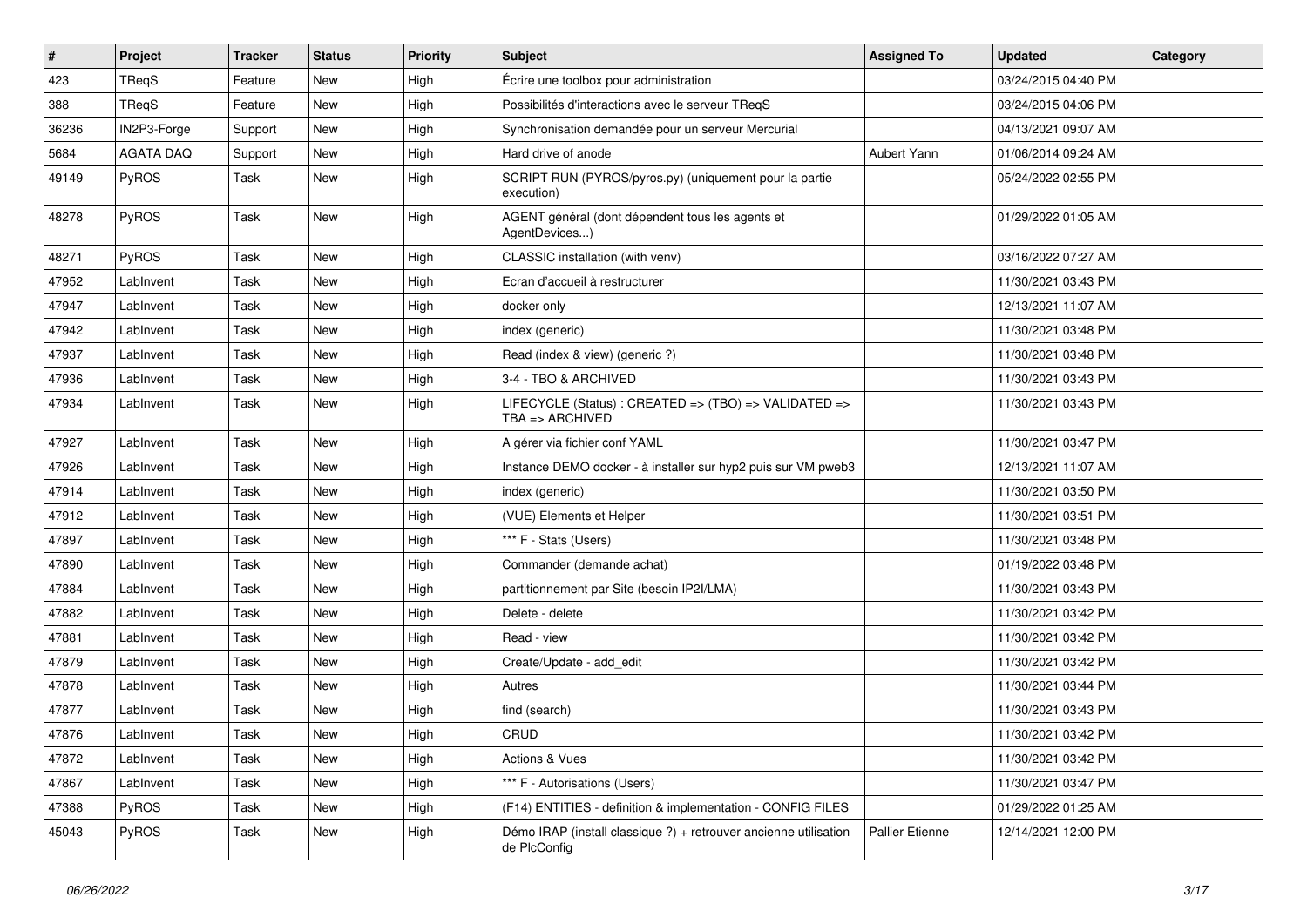| #     | Project                           | <b>Tracker</b> | <b>Status</b> | <b>Priority</b> | <b>Subject</b>                                                                                                                                       | <b>Assigned To</b>     | <b>Updated</b>      | Category      |
|-------|-----------------------------------|----------------|---------------|-----------------|------------------------------------------------------------------------------------------------------------------------------------------------------|------------------------|---------------------|---------------|
| 45040 | PyROS                             | Task           | New           | High            | NEW Agent v2 basé sur new config yaml (base pour F09)                                                                                                | <b>Pallier Etienne</b> | 01/29/2022 01:04 AM |               |
| 45018 | PyROS                             | Task           | New           | High            | Définir config pour TNC (4 channels Cam)                                                                                                             | Klotz Alain            | 10/12/2021 08:52 AM |               |
| 45017 | PyROS                             | Task           | In progress   | High            | Définir config pour GUITALENS (observatoire avec plusieurs<br>UNIT)                                                                                  | Klotz Alain            | 10/12/2021 08:52 AM |               |
| 45004 | PyROS                             | Task           | <b>New</b>    | High            | MAIN CONFIG FILE - Décrire dans un fichier texte la<br>configuration complète d'une UNIT (monture) et tous ses<br>composants et instruments associés |                        | 01/29/2022 01:25 AM |               |
| 45000 | PyROS                             | Task           | <b>New</b>    | High            | Generic commands grammar description & management                                                                                                    |                        | 05/06/2021 05:05 PM |               |
| 44867 | PyROS                             | Task           | <b>New</b>    | High            | Mettre les TASKS dans la version v0.1 prévue pour juin, dans<br>doc-specs et dans redmine (puis planifier aussi les autres<br>versions futures)      | <b>Pallier Etienne</b> | 05/06/2021 06:19 PM |               |
| 44866 | PyROS                             | Task           | In progress   | High            | Associer chaque FEATURE à 1(N) CLASSE/AGENT pyros<br>(implémentation)                                                                                | <b>Pallier Etienne</b> | 07/16/2021 09:13 AM |               |
| 44389 | PyROS                             | Task           | New           | High            | (GF1) PROJECT MANAGEMENT (REDMINE FORGE) :<br>Features, tasks, gantt, kanban                                                                         |                        | 03/04/2022 11:56 AM |               |
| 44363 | <b>PyROS</b>                      | Task           | In progress   | High            | ODJ & CR Réunions                                                                                                                                    | Pallier Etienne        | 05/06/2021 06:18 PM |               |
| 44362 | <b>PyROS</b>                      | Task           | New           | High            | Lier commits à tasks (commit auto close tasks)                                                                                                       | <b>Pallier Etienne</b> | 03/29/2021 03:49 PM |               |
| 44361 | PyROS                             | Task           | In progress   | High            | Mettre à jour gitlab in2p3 et changer le remote de nous tous<br>(remplace irap)                                                                      | <b>Pallier Etienne</b> | 05/06/2021 03:37 PM |               |
| 44354 | PyROS                             | Task           | In progress   | High            | Installer, tester, faire fonctionner, et comprendre ce protocole sur<br>linux                                                                        | Klotz Alain            | 05/06/2021 02:47 PM |               |
| 44344 | PyROS                             | Task           | In progress   | High            | Définir un style de codage (source et test)                                                                                                          | <b>Pallier Etienne</b> | 05/06/2021 03:38 PM |               |
| 44343 | PyROS                             | Task           | In progress   | High            | DOC TECHNIQUE (API) - Mettre en place une doc technique<br>générée automatiquement à partir du code source (Sphinx)                                  | <b>Pallier Etienne</b> | 03/04/2022 11:57 AM |               |
| 44338 | <b>PyROS</b>                      | Task           | In progress   | High            | Installation docker au CNES (sur VM)                                                                                                                 | Koralewski Alexis      | 12/14/2021 11:39 AM |               |
| 44334 | PyROS                             | Task           | In progress   | High            | (F08) Intégration protocole INDI                                                                                                                     |                        | 05/06/2021 05:05 PM |               |
| 44329 | PyROS                             | Task           | <b>New</b>    | High            | Migration gitlab sur IN2P3                                                                                                                           |                        | 12/14/2021 12:08 PM |               |
| 44170 | <b>PyROS</b>                      | Task           | In progress   | High            | <b>DOCKER</b> installation                                                                                                                           | Koralewski Alexis      | 03/16/2022 07:24 AM |               |
| 44168 | PyROS                             | Task           | <b>New</b>    | High            | (GF2) INSTALL & DEPLOY                                                                                                                               |                        | 03/16/2022 07:27 AM |               |
| 44166 | <b>PyROS</b>                      | Task           | New           | High            | (GF1) DOCUMENTATION                                                                                                                                  |                        | 03/04/2022 11:57 AM |               |
| 11452 | LSTCam low-level<br>data analysis | Task           | New           | High            | Definition of LST mini-camera tests                                                                                                                  | Nakajima Daisuke       | 05/31/2018 04:54 PM |               |
| 7035  | AGATA DAQ                         | Task           | Feedback      | High            | Get end of run magic script                                                                                                                          | Dosme Nicolas          | 05/06/2014 02:07 PM |               |
| 1178  | Pipelet                           | Task           | <b>New</b>    | High            | writing mysql and postgre backends                                                                                                                   |                        | 02/13/2013 10:49 AM |               |
| 9496  | Lavoisier                         | Feature        | New           | High            | upgrade to more recent version of JSW                                                                                                                |                        | 03/18/2015 06:34 PM | Build         |
| 9086  | Lavoisier                         | Feature        | New           | High            | enable refreshing all notifiable caches with one single click                                                                                        |                        | 02/09/2015 12:37 PM | Console       |
| 660   | ENX                               | Support        | New           | High            | Documentation                                                                                                                                        | Legay Eric             | 05/27/2010 10:55 AM | Documentation |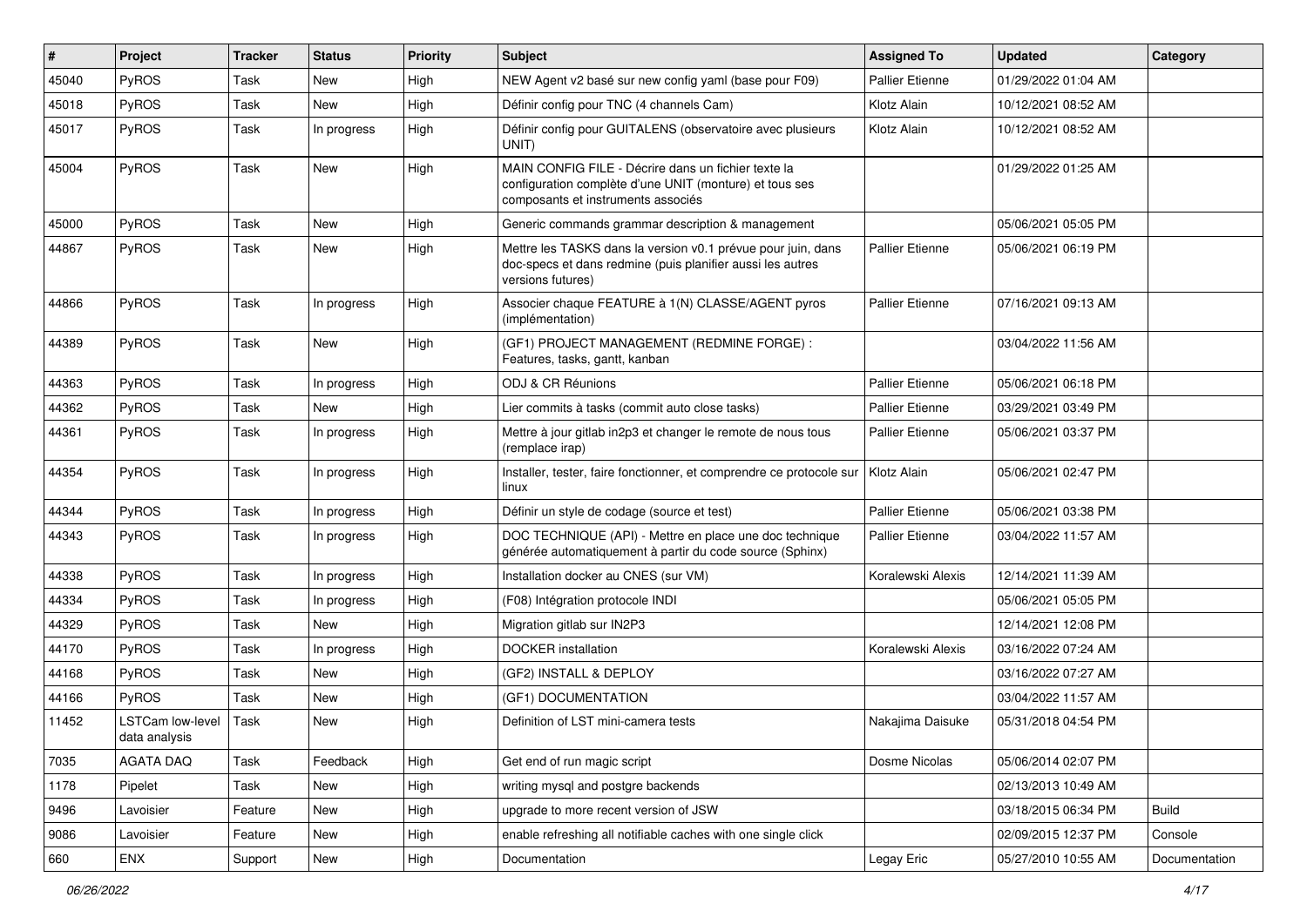| $\vert$ # | Project                | <b>Tracker</b> | <b>Status</b> | <b>Priority</b> | <b>Subject</b>                                                                                 | <b>Assigned To</b>                 | <b>Updated</b>                          | Category                |
|-----------|------------------------|----------------|---------------|-----------------|------------------------------------------------------------------------------------------------|------------------------------------|-----------------------------------------|-------------------------|
| 113       | <b>ENX</b>             | Bug            | Feedback      | High            | remove reference to T Result constants                                                         | Legay Eric                         | 05/16/2011 01:26 PM                     | <b>Driver Generator</b> |
| 41294     | Lavoisier              | Feature        | <b>New</b>    | High            | add support for attribute @null in namespace<br>http://software.in2p3.fr/lavoisier/tables.xsd  | Reynaud Sylvain                    | 09/25/2020 03:38 PM                     | Engine                  |
| 9606      | Lavoisier              | Feature        | <b>New</b>    | High            | add attribute @encoding to element <connector></connector>                                     |                                    | 03/31/2015 06:29 PM                     | Engine                  |
| 7461      | Lavoisier              | Feature        | New           | High            | add XPath function url()                                                                       |                                    | 02/17/2015 01:04 PM                     | Engine                  |
| 49150     | PyROS                  | Task           | <b>New</b>    | High            | Ajout du script PYROS wrapper sur pyros.py pour gérer<br>proprement tous les contextes d'appel | <b>Pallier Etienne</b>             | 01/31/2022 11:36 AM                     | Evolution               |
| 44388     | PyROS                  | Task           | New           | High            | (GF2) SOURCE CODE MANAGEMENT (GITLAB)                                                          |                                    | 02/02/2022 12:28 PM                     | Evolution               |
| 7736      | Topology Manager   Bug |                | New           | High            | Generate electronic config files without GTS                                                   | Legay Eric                         | 09/22/2014 05:12 PM                     | <b>GUI</b>              |
| 174       | Oval                   | Feature        | <b>New</b>    | High            | oval run -o                                                                                    | <b>Chamont David</b>               | 10/02/2009 02:47 PM                     | Run command             |
| 30        | Oval                   | Feature        | <b>New</b>    | High            | Use environments as targets to the step commands                                               | Chamont David                      | 02/16/2009 07:12 PM                     | Run command             |
| 4068      | Pipelet                | Bug            | <b>New</b>    | High            | Tagging works randomly with konqueror                                                          |                                    | 03/07/2013 10:39 AM                     | Web                     |
| 48784     | <b>XLDP</b>            | Bug            | New           | Normal          | Jobs en erreurs depuis le 19/01 19h30                                                          |                                    | 01/20/2022 10:12 AM                     |                         |
| 35692     | Lavoisier              | Bug            | New           | Normal          | namespace not removed for a given use-case                                                     |                                    | 11/27/2018 05:35 PM                     |                         |
| 17192     | LC <sub>2</sub>        | Bug            | Assigned      | Normal          | The channel 1 is wrongly displayed as 0 even if correctly used                                 | Lafage Vincent                     | 03/16/2017 05:18 PM                     |                         |
| 13262     | C3F2                   | Bug            | New           | Normal          | improve management of Lomon parameters to explain non<br>convergence                           |                                    | 05/02/2016 10:04 AM                     |                         |
| 13261     | C3F2                   | Bug            | Assigned      | Normal          | Read double directly as binary format with PQexecParams or<br>PQexecPrepared                   | Lafage Vincent                     | 05/02/2016 09:55 AM                     |                         |
| 13260     | C3F2                   | Bug            | Assigned      | Normal          | Better protection from code injection with PQescape                                            | Lafage Vincent                     | 05/02/2016 09:56 AM                     |                         |
| 13226     | <b>CLASS</b>           | Bug            | New           | Normal          | Typo in prompt                                                                                 | <b>LENIAU Baptiste</b>             | 04/28/2016 01:44 AM                     |                         |
| 12963     | <b>PEM</b>             | Bug            | <b>New</b>    | Normal          | add tool crash                                                                                 |                                    | 03/24/2016 09:10 AM                     |                         |
| 12962     | <b>PEM</b>             | Bug            | <b>New</b>    | Normal          | pem-sync list ???                                                                              |                                    | 03/24/2016 09:05 AM                     |                         |
| 11059     | <b>CLASS</b>           | Bug            | <b>New</b>    | Normal          | Bad packaging of 4.1.0.tar.gaz                                                                 |                                    | 10/09/2015 06:31 AM                     |                         |
| 10786     | <b>CLASS</b>           | Bug            | <b>New</b>    | Normal          | CLASS Stopped by a "KILL" signal                                                               |                                    | 08/31/2015 07:00 PM                     |                         |
| 10498     | TReqS                  | Bug            | In progress   | Normal          | Mysql Deadlock                                                                                 |                                    | 08/03/2015 08:44 AM                     |                         |
| 10313     | <b>PEM</b>             | <b>Bug</b>     | <b>New</b>    | Normal          | Error message to change !                                                                      |                                    | 07/07/2015 09:51 AM                     |                         |
| 10311     | TReqS                  | Bug            | Suspended     | Normal          | Dispatcher create a new queue once the 1st one is activated                                    | Chambon Bernard                    | 07/09/2015 03:25 PM                     |                         |
| 10274     | <b>PEM</b>             | Bug            | New           | Normal          | SYSTEM.ASSERTIONS.ASSERT_FAILURE                                                               |                                    | 07/01/2015 11:12 AM                     |                         |
| 9784      | <b>CLASS</b>           | Bug            | In progress   | Normal          | Wrong diagnosis                                                                                |                                    | MOUGINOT Baptiste   05/05/2015 02:21 PM |                         |
| 9695      | TReqS                  | <b>Bug</b>     | In progress   | Normal          | Facing ConcurrentModificationException?                                                        | Chambon Bernard                    | 04/14/2015 04:12 PM                     |                         |
| 9558      | TReqS                  | <b>Bug</b>     | New           | Normal          | hpss_cache                                                                                     | <b>Brinette</b><br>Pierre-Emmanuel | 04/14/2015 04:15 PM                     |                         |
| 9317      | TReqS                  | <b>Bug</b>     | In progress   | Normal          | Check scalability                                                                              | Chambon Bernard                    | 07/09/2015 03:31 PM                     |                         |
| 9316      | TReqS                  | Bug            | In progress   | Normal          | Check stability                                                                                | Chambon Bernard                    | 07/09/2015 03:31 PM                     |                         |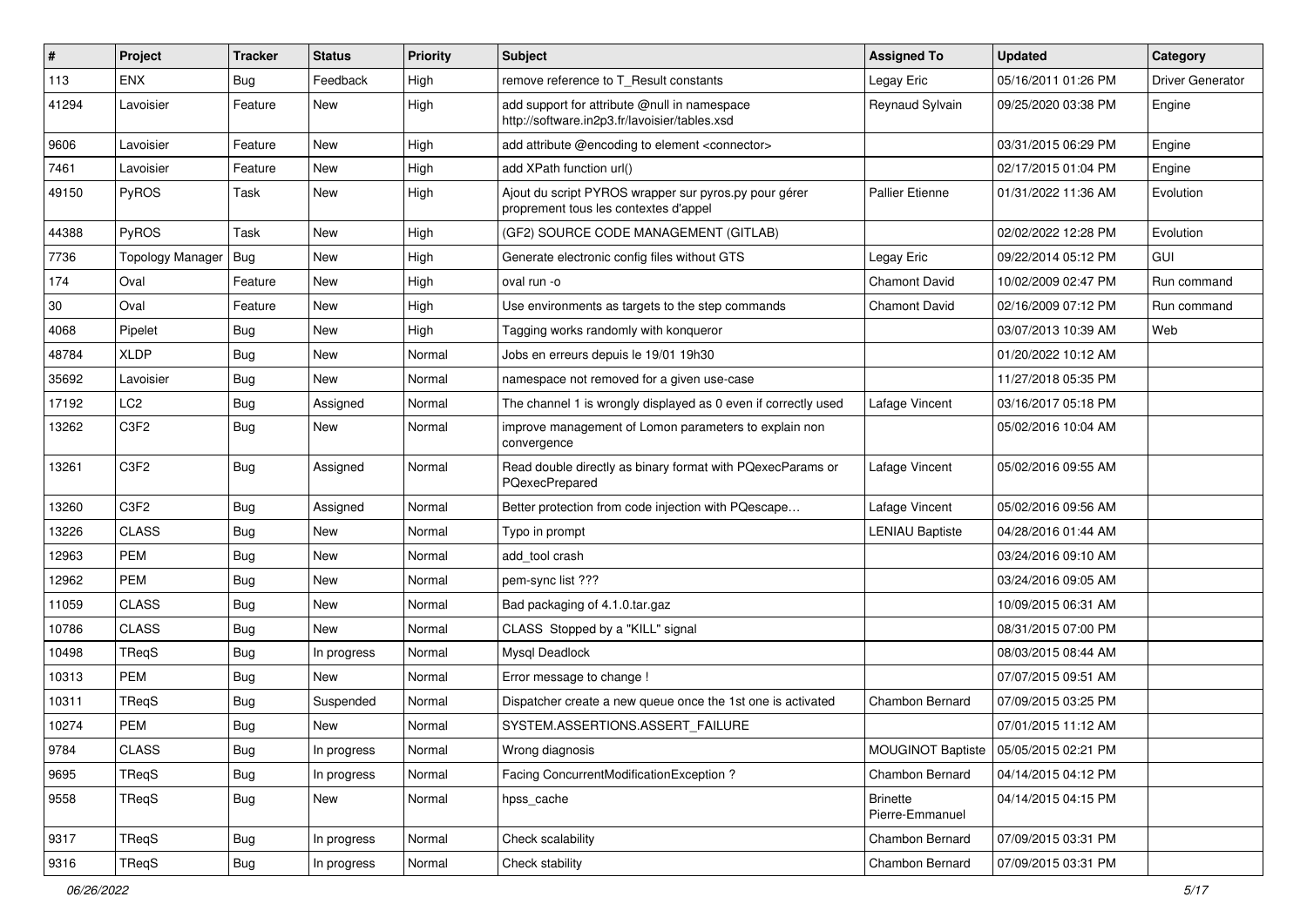| #     | Project                                     | <b>Tracker</b> | <b>Status</b> | <b>Priority</b> | <b>Subject</b>                                                                                                                   | <b>Assigned To</b>                 | <b>Updated</b>      | Category |
|-------|---------------------------------------------|----------------|---------------|-----------------|----------------------------------------------------------------------------------------------------------------------------------|------------------------------------|---------------------|----------|
| 8669  | <b>DCOD</b>                                 | <b>Bug</b>     | <b>New</b>    | Normal          | error during compilation                                                                                                         |                                    | 12/05/2014 06:19 PM |          |
| 8379  | Lavoisier                                   | <b>Bug</b>     | New           | Normal          | NullPointerException at startup                                                                                                  |                                    | 10/28/2014 04:49 PM |          |
| 8217  | Lavoisier                                   | <b>Bug</b>     | New           | Normal          | Logo demo view seems broken                                                                                                      |                                    | 10/13/2014 02:06 PM |          |
| 8055  | Lavoisier                                   | Bug            | New           | Normal          | view "debug" fails when Lavoisier is installed in a directory with<br>special character                                          |                                    | 09/19/2014 05:02 PM |          |
| 7706  | <b>AGATA</b>                                | Bug            | New           | Normal          | update IRC services                                                                                                              | Legay Eric                         | 07/10/2014 12:35 PM |          |
| 7655  | <b>AGATA DAQ</b>                            | <b>Bug</b>     | New           | Normal          | E-log                                                                                                                            |                                    | 07/08/2014 09:46 AM |          |
| 6062  | <b>CLASS</b>                                | Bug            | New           | Normal          | FabricationPLant Parallelisation (in CLASS.cxx)                                                                                  |                                    | 02/10/2014 11:59 AM |          |
| 5795  | <b>Electronic Control</b><br>and Monitoring | Bug            | Feedback      | Normal          | Time out digitizer sever                                                                                                         | Pietri Stephane                    | 01/13/2014 10:32 AM |          |
| 5765  | <b>AGATA DAQ</b>                            | Bug            | <b>New</b>    | Normal          | Anode01                                                                                                                          |                                    | 01/08/2014 02:44 PM |          |
| 5759  | Electronic Control<br>and Monitoring        | Bug            | Feedback      | Normal          | bug checknarvalnodes 1                                                                                                           | Ralet Damian                       | 01/17/2014 10:54 AM |          |
| 1561  | Smurf                                       | Bug            | New           | Normal          | Smurf::RRD does not support "base"                                                                                               |                                    | 04/13/2011 05:00 PM |          |
| 1438  | TReqS                                       | <b>Bug</b>     | Assigned      | Normal          | Verifier le status des queues dans tregs                                                                                         | <b>Brinette</b><br>Pierre-Emmanuel | 03/24/2015 04:13 PM |          |
| 1437  | Pipelet                                     | <b>Bug</b>     | <b>New</b>    | Normal          | str_parents not updated in time for glob_parent                                                                                  |                                    | 03/10/2011 05:51 PM |          |
| 1003  | SphereLib                                   | <b>Bug</b>     | New           | Normal          | ps detection                                                                                                                     |                                    | 10/15/2010 01:51 PM |          |
| 47957 | LabInvent                                   | Feature        | <b>New</b>    | Normal          | *** F - ENTITY - Les GROUPES (de User ou Materiel) :<br>Thématique, Métier, Projet, Site (+ Pole ou Service ?)                   |                                    | 12/13/2021 11:12 AM |          |
| 47951 | LabInvent                                   | Feature        | <b>New</b>    | Normal          | *** F - Etiquettes & Imprimantes                                                                                                 |                                    | 11/30/2021 01:42 PM |          |
| 47932 | LabInvent                                   | Feature        | New           | Normal          | *** F - DOC (documentation)                                                                                                      |                                    | 11/30/2021 01:10 PM |          |
| 47895 | LabInvent                                   | Feature        | <b>New</b>    | Normal          | *** F - ENTITY - Documents attachés (à Materiel ou Suivi)                                                                        |                                    | 12/13/2021 11:09 AM |          |
| 47869 | LabInvent                                   | Feature        | New           | Normal          | *** F - Tests                                                                                                                    |                                    | 12/06/2021 02:28 PM |          |
| 47865 | LabInvent                                   | Feature        | <b>New</b>    | Normal          | *** F - Configuration générale                                                                                                   |                                    | 12/13/2021 11:06 AM |          |
| 47864 | LabInvent                                   | Feature        | <b>New</b>    | Normal          | *** F - ENTITY - Autres                                                                                                          |                                    | 11/30/2021 12:57 PM |          |
| 47862 | LabInvent                                   | Feature        | New           | Normal          | *** F - ENTITY - Prets (de Materiel)                                                                                             |                                    | 12/13/2021 11:10 AM |          |
| 45484 | PyROS                                       | Feature        | <b>New</b>    | Normal          | **** D5 - Images management (L1-L2)                                                                                              |                                    | 02/02/2022 02:36 PM |          |
| 45481 | PyROS                                       | Feature        | New           | Normal          | **** D2 - Users & Programs                                                                                                       |                                    | 03/29/2022 09:17 AM |          |
| 44721 | PyROS                                       | Feature        | New           | Normal          | *** GF4 - QUAL - Quality & Tests - High level tests (integration &<br>functional), plan tests, validation des exigences (qualif) |                                    | 03/16/2022 04:55 PM |          |
| 44661 | PyROS                                       | Feature        | New           | Normal          | *** SF13 - IAF - Images Fetching (quicklook & download)                                                                          |                                    | 03/15/2022 04:49 PM |          |
| 44659 | PyROS                                       | Feature        | New           | Normal          | *** GF3 - INFRA - Hardware, Operating System, Network,<br>Security & Safety                                                      |                                    | 03/16/2022 04:51 PM |          |
| 44584 | PyROS                                       | Feature        | New           | Normal          | *** SF10 - CAL - Calibration (Dark/Bias/Flat)                                                                                    |                                    | 03/15/2022 04:48 PM |          |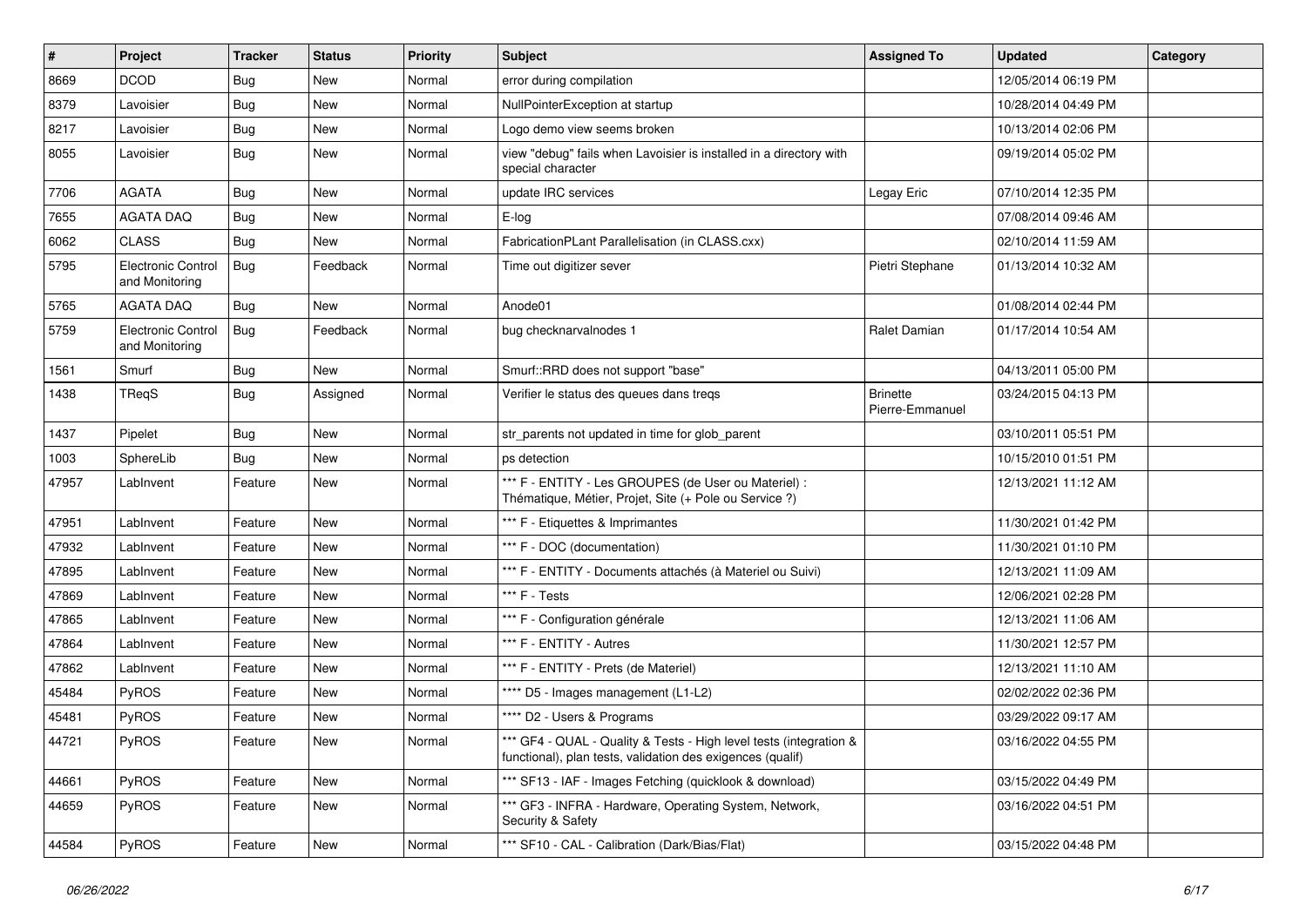| #     | Project           | <b>Tracker</b> | <b>Status</b> | <b>Priority</b> | Subject                                                                                                            | <b>Assigned To</b>       | <b>Updated</b>      | Category |
|-------|-------------------|----------------|---------------|-----------------|--------------------------------------------------------------------------------------------------------------------|--------------------------|---------------------|----------|
| 44514 | PyROS             | Feature        | <b>New</b>    | Normal          | *** SF11 - IPC - Images Processing (Grenouille)                                                                    | Klotz Alain              | 03/15/2022 04:44 PM |          |
| 44165 | PyROS             | Feature        | New           | Normal          | *** SF16 - DSH - General monitoring : Dashboard (website)                                                          |                          | 03/15/2022 11:26 PM |          |
| 44164 | PyROS             | Feature        | New           | Normal          | *** SF12 - IAN - Images Analysis (Triton)                                                                          |                          | 03/15/2022 04:48 PM |          |
| 44163 | PyROS             | Feature        | New           | Normal          | *** SF09 - CMC - Command Control - Telescope & Instruments<br>Control & Monitoring (DeviceController, AgentDevice) |                          | 03/16/2022 07:28 AM |          |
| 44160 | PyROS             | Feature        | <b>New</b>    | Normal          | *** SF07 - PLN - Observation Sequences Planning & Scheduling                                                       |                          | 03/15/2022 04:46 PM |          |
| 44159 | PyROS             | Feature        | <b>New</b>    | Normal          | *** SF03 - ENV - Environment Monitoring (int/ext, observatory &<br>weather)                                        |                          | 05/05/2022 09:54 AM |          |
| 44158 | PyROS             | Feature        | <b>New</b>    | Normal          | *** SF06 - ALR - Alerts Management                                                                                 |                          | 03/15/2022 04:46 PM |          |
| 44154 | PyROS             | Feature        | In progress   | Normal          | *** SF02 - SCP - Scientific Programs Management                                                                    |                          | 03/29/2022 09:17 AM |          |
| 44153 | PyROS             | Feature        | <b>New</b>    | Normal          | *** SF05 - SEQ - Observation Sequences Management                                                                  | Koralewski Alexis        | 02/23/2022 10:45 AM |          |
| 44150 | <b>PyROS</b>      | Feature        | In progress   | Normal          | *** SF01 - USR - Users, Roles, and Authorizations Management                                                       |                          | 03/29/2022 09:14 AM |          |
| 37461 | Lavoisier         | Feature        | New           | Normal          | add support for jdk 11                                                                                             |                          | 04/25/2019 01:53 PM |          |
| 37409 | TReqS             | Feature        | New           | Normal          | Statistiques sur les queues dans les logs                                                                          |                          | 04/11/2019 01:40 PM |          |
| 34801 | Lavoisier         | Feature        | <b>New</b>    | Normal          | add support for attribute @if in element view/variable                                                             |                          | 07/31/2018 12:57 PM |          |
| 31881 | Narval Standalone | Feature        | New           | Normal          | Logs de l'instance                                                                                                 | Théo Le Guen             | 04/24/2018 03:59 PM |          |
| 12975 | <b>PEM</b>        | Feature        | New           | Normal          | pem-sync co_pem                                                                                                    |                          | 03/24/2016 04:54 PM |          |
| 12974 | <b>PEM</b>        | Feature        | New           | Normal          | pem-sync cp_pem                                                                                                    |                          | 03/24/2016 04:52 PM |          |
| 12961 | <b>PEM</b>        | Feature        | New           | Normal          | PEM version                                                                                                        |                          | 03/24/2016 09:03 AM |          |
| 10871 | <b>CLASS</b>      | Feature        | <b>New</b>    | Normal          | <b>Nominal Power</b>                                                                                               |                          | 09/10/2015 05:27 PM |          |
| 10273 | <b>PEM</b>        | Feature        | New           | Normal          | Easier configuration process                                                                                       |                          | 07/01/2015 11:11 AM |          |
| 10255 | <b>CLASS</b>      | Feature        | New           | Normal          | Take into account Load Factor Evolution                                                                            | <b>MOUGINOT Baptiste</b> | 06/26/2015 11:33 AM |          |
| 9799  | Lavoisier         | Feature        | <b>New</b>    | Normal          | esxl function missing : add-duration                                                                               |                          | 04/30/2015 11:00 AM |          |
| 9789  | <b>CLASS</b>      | Feature        | New           | Normal          | Multi Stream in EQM                                                                                                |                          | 04/29/2015 12:12 PM |          |
| 9788  | <b>CLASS</b>      | Feature        | New           | Normal          | Multi Stream in FabricationPlant                                                                                   |                          | 04/29/2015 12:10 PM |          |
| 9787  | <b>CLASS</b>      | Feature        | New           | Normal          | Multi Stream in FabricationPlant/EQM                                                                               |                          | 04/29/2015 12:10 PM |          |
| 9704  | Lavoisier         | Feature        | New           | Normal          | add option --override to lavoisier-upgrade.sh                                                                      |                          | 04/15/2015 10:07 AM |          |
| 9534  | Pipelet           | Feature        | <b>New</b>    | Normal          | logging of stdout and stderr                                                                                       |                          | 03/25/2015 02:31 PM |          |
| 9335  | TReqS             | Feature        | Assigned      | Normal          | SIGINT TERM   HUP                                                                                                  | Chambon Bernard          | 05/06/2015 08:26 AM |          |
| 8668  | <b>DCOD</b>       | Feature        | <b>New</b>    | Normal          | filterdiff is missing                                                                                              |                          | 12/05/2014 06:17 PM |          |
| 8667  | <b>DCOD</b>       | Feature        | New           | Normal          | uuid missing                                                                                                       |                          | 12/05/2014 06:14 PM |          |
| 8369  | LC <sub>2</sub>   | Feature        | New           | Normal          | Standardize by relying on GNU getopt instead of proprietary<br>cmdline                                             | Lafage Vincent           | 10/27/2014 07:06 PM |          |
| 8262  | Pipelet           | Feature        | New           | Normal          | LocalRepository: recursive search of segment source script                                                         |                          | 10/19/2014 05:13 PM |          |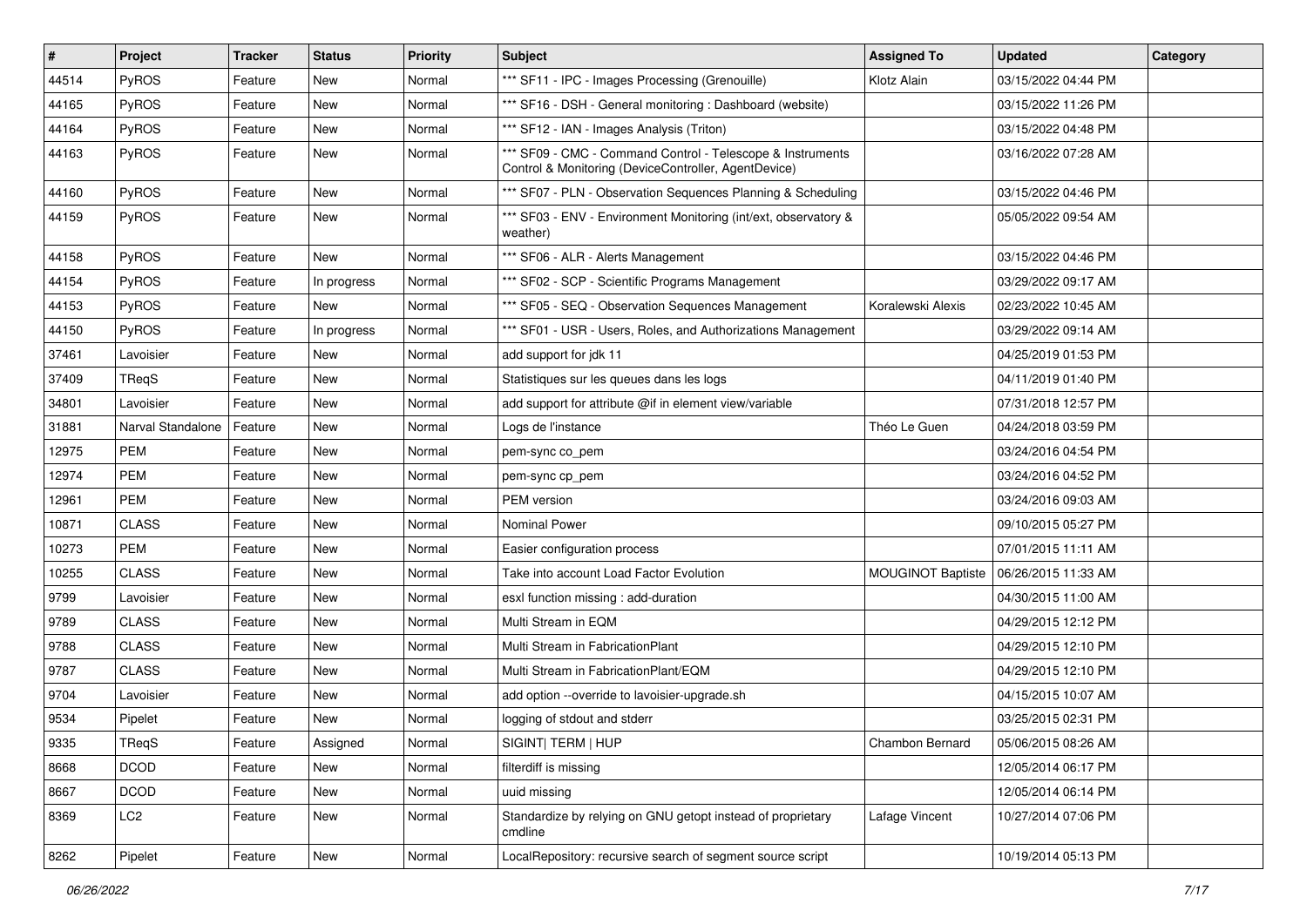| $\vert$ # | Project                 | <b>Tracker</b> | <b>Status</b> | <b>Priority</b> | <b>Subject</b>                                                   | <b>Assigned To</b>       | <b>Updated</b>      | Category |
|-----------|-------------------------|----------------|---------------|-----------------|------------------------------------------------------------------|--------------------------|---------------------|----------|
| 8132      | Lavoisier               | Feature        | New           | Normal          | support attribute @first-child-attributes in <element></element> |                          | 09/30/2014 04:28 PM |          |
| 7811      | Lavoisier               | Feature        | New           | Normal          | support server-side argument validation with XPath               |                          | 07/30/2014 05:05 PM |          |
| 7641      | KickSlot                | Feature        | In progress   | Normal          | Procédure perte mot de passe                                     | <b>Flieller Cyril</b>    | 09/04/2014 02:55 PM |          |
| 7379      | <b>CLASS</b>            | Feature        | New           | Normal          | FrontEnd                                                         | <b>MOUGINOT Baptiste</b> | 06/11/2014 11:05 AM |          |
| 7037      | <b>Topology Manager</b> | Feature        | New           | Normal          | Configuration file for TM                                        |                          | 04/30/2014 03:11 PM |          |
| 6748      | <b>CLASS</b>            | Feature        | New           | Normal          | Charger un parc présimulé à partir du .root                      |                          | 04/03/2014 11:36 AM |          |
| 5726      | <b>Topology Manager</b> | Feature        | New           | Normal          | Display                                                          |                          | 01/06/2014 09:21 AM |          |
| 3039      | APCScheduler            | Feature        | New           | Normal          | création de tarball sans exécutable                              |                          | 07/31/2012 06:11 PM |          |
| 2431      | LC <sub>2</sub>         | Feature        | Assigned      | Normal          | Enforce stricter checks on startup precondition                  | Lafage Vincent           | 02/03/2012 09:54 PM |          |
| 755       | SphereLib               | Feature        | New           | Normal          | Parallélisation de cat2mask                                      |                          | 06/14/2010 04:34 PM |          |
| 754       | SphereLib               | Feature        | New           | Normal          | Parallélisation de la routine apodize mask                       |                          | 06/14/2010 04:33 PM |          |
| 597       | Oval                    | Feature        | New           | Normal          | YAML comme langage de configuration ?                            |                          | 05/11/2010 01:36 PM |          |
| 520       | TReqS                   | Feature        | New           | Normal          | Communication entre Serveur et Client sans Base de données       |                          | 03/24/2015 04:37 PM |          |
| 517       | TReqS                   | Feature        | New           | Normal          | Outils d'administation pour Treqs                                |                          | 03/24/2015 04:29 PM |          |
| 516       | TReqS                   | Feature        | New           | Normal          | Désactiver des queues                                            |                          | 03/24/2015 04:24 PM |          |
| 416       | TReqS                   | Feature        | In progress   | Normal          | État drainé pour TReqS                                           |                          | 03/24/2015 04:04 PM |          |
| 186       | RIsngCons               | Feature        | New           | Normal          | Flood limit                                                      | <b>Puel Mattieu</b>      | 10/07/2009 01:07 PM |          |
| 35994     | IN2P3-Forge             | Support        | New           | Normal          | Synchronisation demandée pour un serveur Mercurial               |                          | 01/11/2019 03:10 PM |          |
| 16628     | CC-IN2P3                | Support        | New           | Normal          | Sèche cheveux dans le vestiaire                                  |                          | 01/12/2017 02:37 PM |          |
| 10065     | <b>CLASS</b>            | Support        | New           | Normal          | Multi-Threading in CLASS                                         |                          | 06/05/2015 11:30 AM |          |
| 9491      | JEM-EUSO                | Support        | New           | Normal          | I need to access also to AWG Euso balloon documents              |                          | 03/18/2015 03:36 PM |          |
| 7041      | Topology Manager        | Support        | New           | Normal          | Sub repositories                                                 |                          | 04/30/2014 03:52 PM |          |
| 5838      | <b>AGATA DAQ</b>        | Support        | New           | Normal          | /agatadisks                                                      | Aubert Yann              | 01/17/2014 06:07 PM |          |
| 5590      | <b>SIMGRID</b>          | Support        | Assigned      | Normal          | Create msg_storage_management group in DOXYGEN ?!                | Veyre Pierre             | 11/29/2013 10:20 AM |          |
| 49994     | <b>PyROS</b>            | Task           | In progress   | Normal          | SP export (list & 1)                                             | Koralewski Alexis        | 03/29/2022 09:17 AM |          |
| 49945     | <b>GRAND</b>            | Task           | New           | Normal          | WP 11: improvement dating of events                              | voisin vincent           | 03/22/2022 02:31 PM |          |
| 49944     | <b>GRAND</b>            | Task           | New           | Normal          | WP 10.3: data analysis                                           |                          | 03/18/2022 04:45 PM |          |
| 49943     | GRAND                   | Task           | New           | Normal          | WP 10.2: data taking                                             |                          | 03/18/2022 04:45 PM |          |
| 49942     | GRAND                   | Task           | New           | Normal          | WP 10.1: deployment                                              |                          | 03/18/2022 04:45 PM |          |
| 49941     | GRAND                   | Task           | New           | Normal          | WP 10: GP 300 setup                                              |                          | 03/18/2022 04:45 PM |          |
| 49940     | GRAND                   | Task           | New           | Normal          | WP 9.5: data analysis                                            |                          | 03/18/2022 03:35 PM |          |
| 49939     | GRAND                   | Task           | New           | Normal          | WP 9.4: data taking                                              |                          | 06/23/2022 08:19 PM |          |
| 49938     | GRAND                   | Task           | New           | Normal          | WP 9.3: deployment commissioning                                 |                          | 03/18/2022 03:27 PM |          |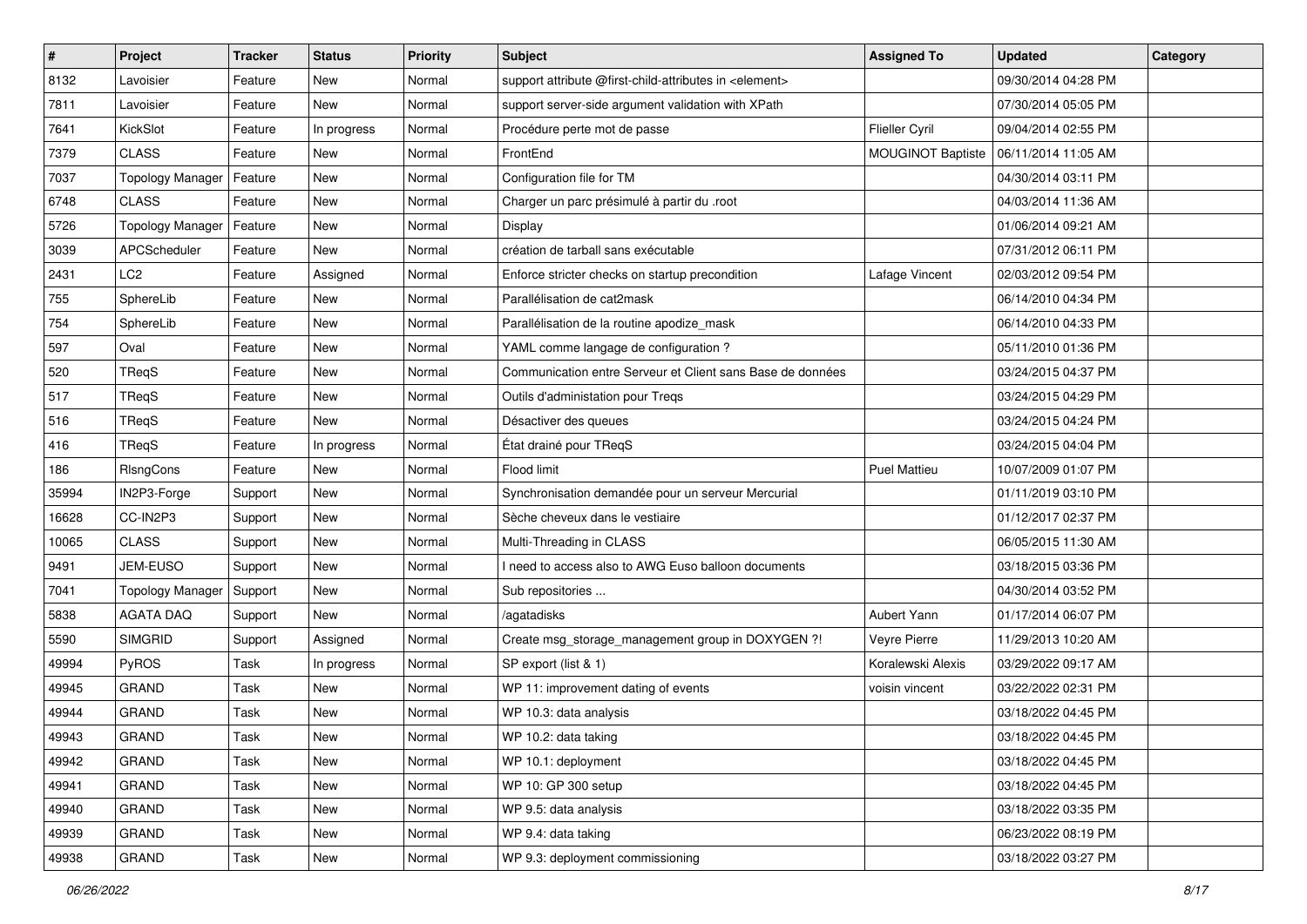| $\pmb{\sharp}$ | Project      | <b>Tracker</b> | <b>Status</b> | <b>Priority</b> | Subject                                                | <b>Assigned To</b> | <b>Updated</b>      | Category |
|----------------|--------------|----------------|---------------|-----------------|--------------------------------------------------------|--------------------|---------------------|----------|
| 49937          | <b>GRAND</b> | Task           | New           | Normal          | WP 9.2: production detector adaptation                 |                    | 03/18/2022 03:32 PM |          |
| 49936          | GRAND        | Task           | New           | Normal          | WP 9.1: detector design adaptation                     |                    | 03/21/2022 03:18 PM |          |
| 49935          | <b>GRAND</b> | Task           | New           | Normal          | WP 9: Nançay setup                                     |                    | 03/18/2022 12:20 AM |          |
| 49934          | <b>GRAND</b> | Task           | <b>New</b>    | Normal          | WP 8.3: trigger evaluation                             |                    | 03/21/2022 10:28 AM |          |
| 49933          | <b>GRAND</b> | Task           | New           | Normal          | WP 8.2: final reconstruction                           |                    | 03/18/2022 04:39 PM |          |
| 49932          | <b>GRAND</b> | Task           | <b>New</b>    | Normal          | WP 8.1: SLT info definition                            |                    | 03/18/2022 04:39 PM |          |
| 49931          | GRAND        | Task           | <b>New</b>    | Normal          | WP 8: data reconstruction study                        |                    | 03/21/2022 10:28 AM |          |
| 49930          | <b>GRAND</b> | Task           | New           | Normal          | WP 7: second level trigger (SLT)                       |                    | 03/21/2022 10:28 AM |          |
| 49929          | <b>GRAND</b> | Task           | New           | Normal          | WP 6.4: frontend implementation                        |                    | 04/14/2022 02:24 PM |          |
| 49928          | <b>GRAND</b> | Task           | <b>New</b>    | Normal          | WP 6.3: testbench                                      |                    | 06/24/2022 12:58 PM |          |
| 49927          | <b>GRAND</b> | Task           | <b>New</b>    | Normal          | WP 6.2: analytical method                              |                    | 06/24/2022 12:41 PM |          |
| 49926          | <b>GRAND</b> | Task           | <b>New</b>    | Normal          | WP 6.1: neuronal network method                        |                    | 03/21/2022 01:40 PM |          |
| 49925          | <b>GRAND</b> | Task           | New           | Normal          | WP 6: first level trigger (FLT)                        |                    | 03/21/2022 10:28 AM |          |
| 49924          | <b>GRAND</b> | Task           | New           | Normal          | WP 5.2: noise event selection                          |                    | 03/18/2022 05:13 PM |          |
| 49923          | <b>GRAND</b> | Task           | <b>New</b>    | Normal          | WP 5.5: EAS selection                                  |                    | 03/18/2022 05:13 PM |          |
| 49922          | <b>GRAND</b> | Task           | New           | Normal          | WP 5.4: reconstruction                                 |                    | 03/18/2022 05:13 PM |          |
| 49921          | <b>GRAND</b> | Task           | <b>New</b>    | Normal          | WP 5.3: calibration                                    |                    | 03/18/2022 05:13 PM |          |
| 49919          | <b>GRAND</b> | Task           | New           | Normal          | WP 5.1: data taking                                    |                    | 03/18/2022 05:13 PM |          |
| 49918          | <b>GRAND</b> | Task           | New           | Normal          | WP 5: GP 13/100 experimental DB analysis               |                    | 03/18/2022 05:13 PM |          |
| 49917          | <b>GRAND</b> | Task           | <b>New</b>    | Normal          | WP 4.2: validation                                     |                    | 03/18/2022 03:08 PM |          |
| 49916          | <b>GRAND</b> | Task           | <b>New</b>    | Normal          | WP 4.1: production, storing & management               |                    | 03/18/2022 03:06 PM |          |
| 49915          | <b>GRAND</b> | <b>Task</b>    | New           | Normal          | WP 4: Creating GRAND simulation                        |                    | 03/18/2022 12:20 AM |          |
| 49914          | GRAND        | Task           | New           | Normal          | WP 3.4: code distribution, software env.               |                    | 06/24/2022 01:41 PM |          |
| 49912          | <b>GRAND</b> | Task           | <b>New</b>    | Normal          | WP 3.3: manage software infra : CI, quality, DB engine |                    | 03/18/2022 03:03 PM |          |
| 49911          | <b>GRAND</b> | <b>Task</b>    | <b>New</b>    | Normal          | WP 3.2: calibration monotoring DB                      |                    | 03/18/2022 05:13 PM |          |
| 49910          | <b>GRAND</b> | Task           | New           | Normal          | WP 3.1: manage data event DB                           |                    | 06/24/2022 01:55 PM |          |
| 49909          | <b>GRAND</b> | Task           | New           | Normal          | WP 3: software infra and database                      |                    | 06/24/2022 01:48 PM |          |
| 49908          | GRAND        | Task           | New           | Normal          | WP 1.3 : LPNHE WP coordination                         | Martineau Olivier  | 03/20/2022 05:35 PM |          |
| 49906          | <b>GRAND</b> | Task           | New           | Normal          | WP 1.1: finance                                        |                    | 03/18/2022 05:13 PM |          |
| 49905          | GRAND        | Task           | New           | Normal          | WP 1: GRAND management                                 |                    | 03/18/2022 05:13 PM |          |
| 49904          | GRAND        | Task           | New           | Normal          | WP 2.9: detector monotoring                            |                    | 03/18/2022 05:13 PM |          |
| 49903          | GRAND        | Task           | New           | Normal          | WP 2.8: detector calibration                           |                    | 03/18/2022 05:13 PM |          |
| 49902          | GRAND        | Task           | New           | Normal          | WP 2.7: code quality and documentation                 | Colley Jean-Marc   | 03/18/2022 05:13 PM |          |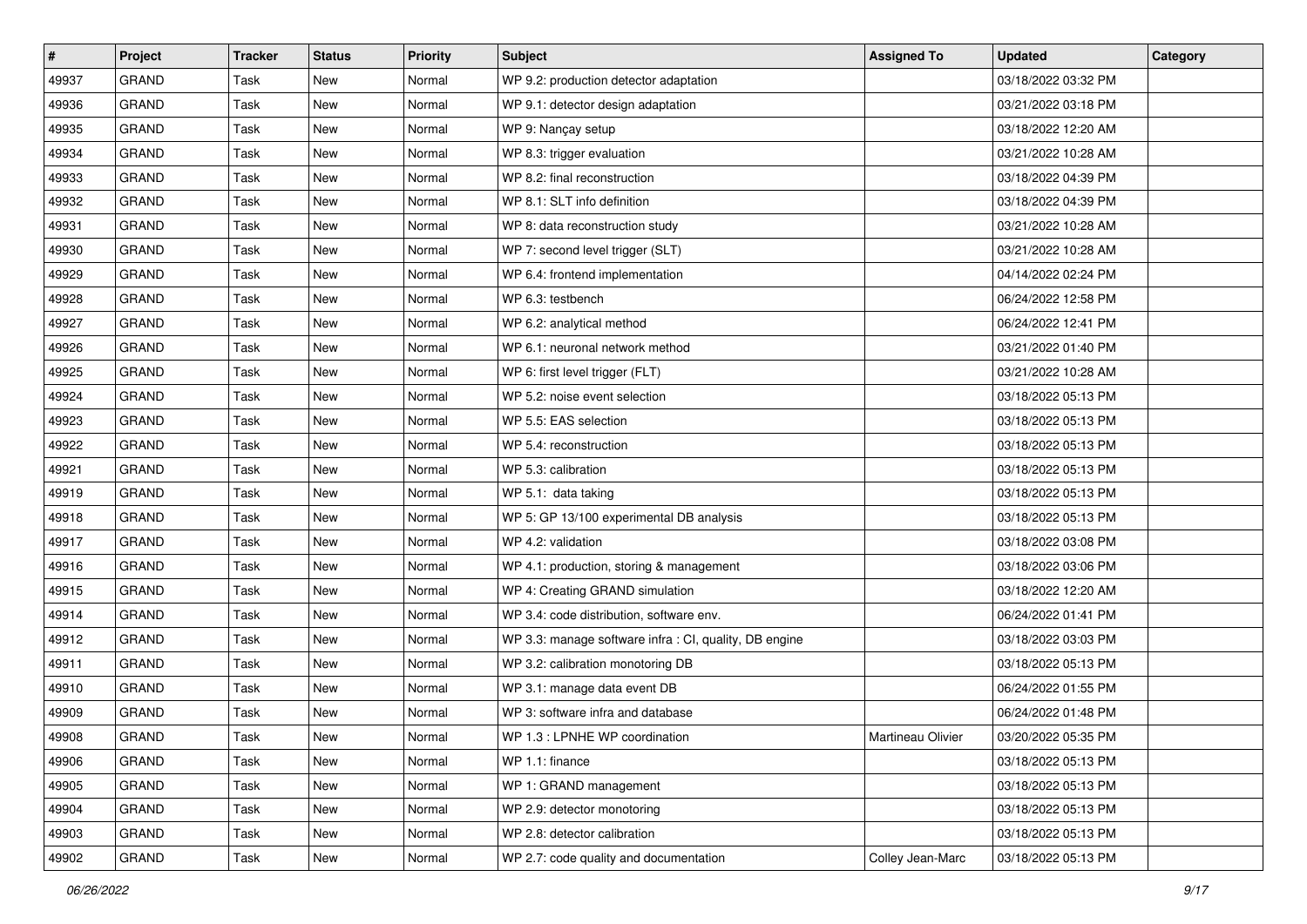| #     | Project      | <b>Tracker</b> | <b>Status</b> | <b>Priority</b> | Subject                                                                                  | <b>Assigned To</b> | Updated             | Category |
|-------|--------------|----------------|---------------|-----------------|------------------------------------------------------------------------------------------|--------------------|---------------------|----------|
| 49901 | <b>GRAND</b> | Task           | <b>New</b>    | Normal          | WP 2.6: common tools                                                                     |                    | 03/18/2022 05:13 PM |          |
| 49900 | <b>GRAND</b> | Task           | New           | Normal          | WP 2.5: reconstruction method                                                            |                    | 03/18/2022 02:57 PM |          |
| 49899 | <b>GRAND</b> | Task           | <b>New</b>    | Normal          | WP 2.4: antenna network simulation                                                       |                    | 06/24/2022 02:48 PM |          |
| 49898 | <b>GRAND</b> | Task           | <b>New</b>    | Normal          | WP 2.3: unit detector modeling and coding                                                |                    | 06/24/2022 02:11 PM |          |
| 49897 | <b>GRAND</b> | Task           | New           | Normal          | WP 2.2: input output format fie                                                          |                    | 03/18/2022 12:22 AM |          |
| 49896 | <b>GRAND</b> | Task           | <b>New</b>    | Normal          | WP 2.1: software architecture and optimization                                           |                    | 03/18/2022 05:13 PM |          |
| 49895 | <b>GRAND</b> | Task           | <b>New</b>    | Normal          | WP 2: GRANDLIB modelization and software                                                 |                    | 06/24/2022 02:48 PM |          |
| 49890 | PyROS        | Task           | <b>New</b>    | Normal          | Global Start & Stop (safe)                                                               |                    | 03/16/2022 04:52 PM |          |
| 49889 | PyROS        | Task           | <b>New</b>    | Normal          | Backup                                                                                   |                    | 03/16/2022 04:49 PM |          |
| 49888 | PyROS        | Task           | <b>New</b>    | Normal          | Firewall                                                                                 |                    | 03/16/2022 04:48 PM |          |
| 49887 | <b>PyROS</b> | Task           | <b>New</b>    | Normal          | Hardware                                                                                 |                    | 03/16/2022 04:47 PM |          |
| 49886 | PyROS        | Task           | <b>New</b>    | Normal          | System watch (Nagios, )                                                                  |                    | 03/16/2022 04:47 PM |          |
| 49885 | PyROS        | Task           | New           | Normal          | <b>Network</b>                                                                           |                    | 03/16/2022 04:46 PM |          |
| 49878 | PyROS        | Task           | New           | Normal          | SF02-SCP integration - Lancement auto de l'agent de gestion du<br>SP lifecycle           |                    | 03/16/2022 10:37 AM |          |
| 49876 | PyROS        | Task           | <b>New</b>    | Normal          | Guitastro integration                                                                    |                    | 03/16/2022 07:28 AM |          |
| 49875 | PyROS        | Task           | <b>New</b>    | Normal          | (classic) Installation Guitastro & dependencies                                          |                    | 03/16/2022 07:27 AM |          |
| 49874 | PyROS        | Task           | <b>New</b>    | Normal          | (docker) Installation Guitastro & dependencies                                           |                    | 03/16/2022 07:26 AM |          |
| 49872 | PyROS        | Task           | <b>New</b>    | Normal          | Restauration de la config par défaut                                                     |                    | 03/15/2022 11:10 PM |          |
| 49871 | PyROS        | Task           | <b>New</b>    | Normal          | Config par défaut (à définir)                                                            |                    | 03/15/2022 11:11 PM |          |
| 49870 | PyROS        | Task           | New           | Normal          | Config générale : logo, pagination, couleurs, options générales,<br>options par feature, |                    | 03/15/2022 11:11 PM |          |
| 49546 | PyROS        | Task           | In progress   | Normal          | Documentation (pyros_api)                                                                | Koralewski Alexis  | 02/24/2022 02:33 PM |          |
| 49545 | <b>PyROS</b> | Task           | In progress   | Normal          | Script development (pyros_api)                                                           | Koralewski Alexis  | 02/24/2022 02:33 PM |          |
| 49543 | PyROS        | Task           | <b>New</b>    | Normal          | Users View (list & 1)                                                                    |                    | 02/23/2022 06:06 PM |          |
| 49541 | PyROS        | Task           | New           | Normal          | API REST (scripting du website via script pyros_api.py)                                  | Koralewski Alexis  | 03/15/2022 11:26 PM |          |
| 49478 | PyROS        | Task           | <b>New</b>    | Normal          | Test                                                                                     | Koralewski Alexis  | 02/22/2022 12:25 PM |          |
| 49272 | PyROS        | Task           | In progress   | Normal          | Tooltips                                                                                 | Koralewski Alexis  | 02/17/2022 01:59 PM |          |
| 49262 | PyROS        | Task           | In progress   | Normal          | Sequence Validation                                                                      |                    | 02/03/2022 02:50 PM |          |
| 49258 | PyROS        | Task           | In progress   | Normal          | from IMPORT (upload) Seq (from yaml file)                                                | Koralewski Alexis  | 02/23/2022 12:02 PM |          |
| 49253 | PyROS        | Task           | New           | Normal          | READ 1 & list                                                                            |                    | 02/21/2022 03:21 PM |          |
| 49252 | PyROS        | Task           | New           | Normal          | WEB FORM                                                                                 |                    | 02/17/2022 01:59 PM |          |
| 49251 | PyROS        | Task           | New           | Normal          | Test                                                                                     | Koralewski Alexis  | 02/22/2022 02:59 PM |          |
| 49250 | PyROS        | Task           | New           | Normal          | <b>CREATE/UPDATE Sequence</b>                                                            |                    | 02/23/2022 12:02 PM |          |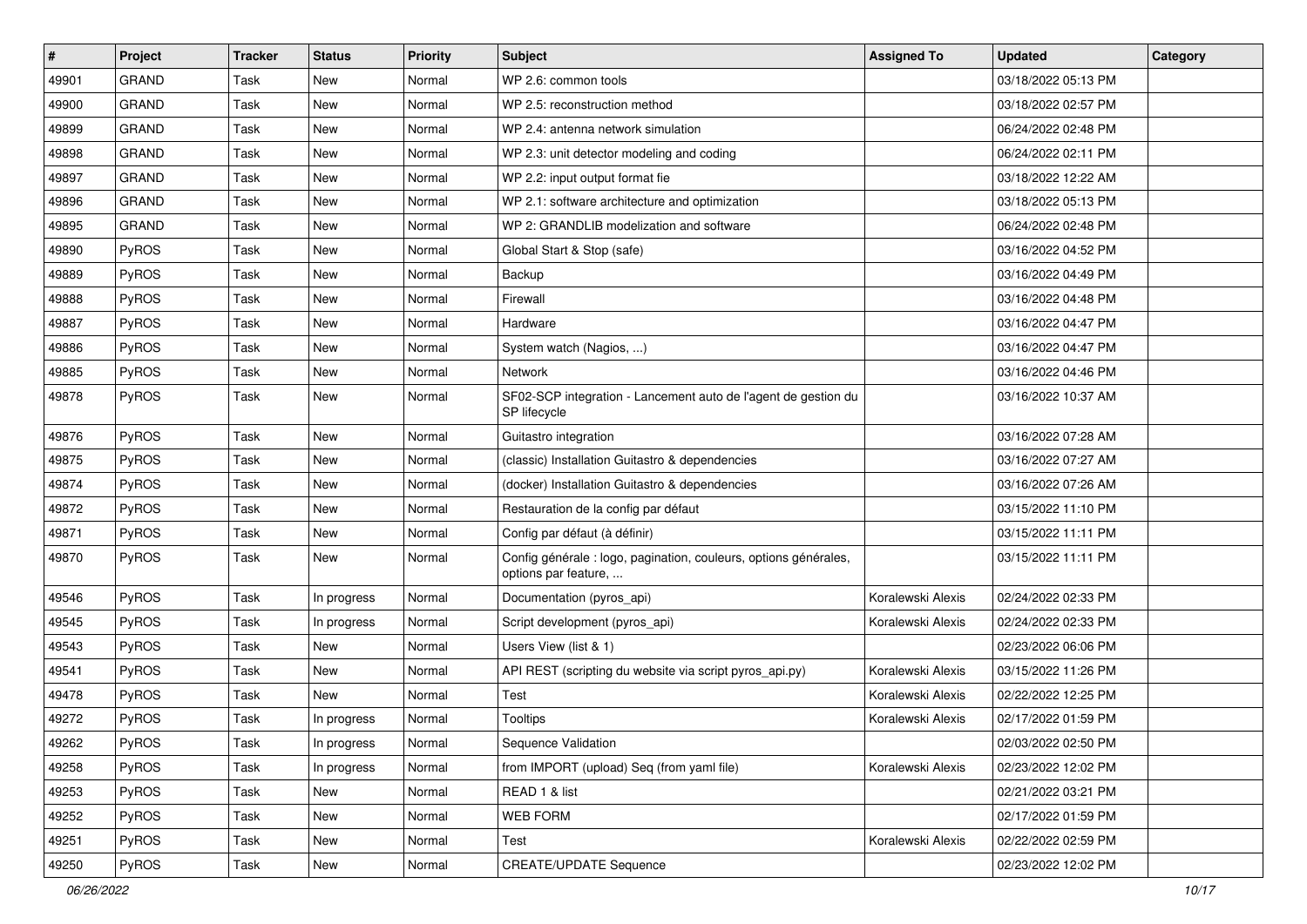| #     | Project      | <b>Tracker</b> | <b>Status</b> | <b>Priority</b> | Subject                                                                                                                               | <b>Assigned To</b> | Updated             | Category |
|-------|--------------|----------------|---------------|-----------------|---------------------------------------------------------------------------------------------------------------------------------------|--------------------|---------------------|----------|
| 49249 | PyROS        | Task           | In progress   | Normal          | General Menu for this feature                                                                                                         |                    | 02/03/2022 09:39 AM |          |
| 49247 | PyROS        | Task           | New           | Normal          | State diagram (doc)                                                                                                                   |                    | 02/03/2022 09:34 AM |          |
| 49246 | <b>PyROS</b> | Task           | New           | Normal          | Sequence Lifecycle (status)                                                                                                           |                    | 02/03/2022 09:34 AM |          |
| 49228 | PyROS        | Task           | In progress   | Normal          | Correction de l'orientation de l'image (est à gauche, nord en<br>haut)                                                                | Klotz Alain        | 02/02/2022 02:56 PM |          |
| 49227 | PyROS        | Task           | New           | Normal          | Corrections cosmétiques (de pixels)                                                                                                   | Klotz Alain        | 02/02/2022 02:19 PM |          |
| 49226 | PyROS        | Task           | In progress   | Normal          | Correction de l'image par le flat                                                                                                     | Klotz Alain        | 02/02/2022 02:56 PM |          |
| 49225 | <b>PyROS</b> | Task           | In progress   | Normal          | Correction de l'image par le dark (+ bias)                                                                                            | Klotz Alain        | 02/02/2022 02:56 PM |          |
| 49224 | PyROS        | Task           | <b>New</b>    | Normal          | Choisir le bias, le flat, et le dark (en fn des metadata)                                                                             | Klotz Alain        | 02/02/2022 02:19 PM |          |
| 49223 | PyROS        | Task           | In progress   | Normal          | Groupes                                                                                                                               | Klotz Alain        | 02/02/2022 02:38 PM |          |
| 49222 | PyROS        | Task           | In progress   | Normal          | Traitement d'un groupe d'images : début et fin de groupe                                                                              | Klotz Alain        | 02/02/2022 02:38 PM |          |
| 49221 | PyROS        | Task           | In progress   | Normal          | Recup metadata de l'image (dans la BD)                                                                                                | Klotz Alain        | 02/02/2022 02:38 PM |          |
| 49220 | PyROS        | Task           | In progress   | Normal          | Récup en-tête                                                                                                                         | Klotz Alain        | 02/02/2022 02:38 PM |          |
| 49219 | PyROS        | Task           | In progress   | Normal          | Nouvelle image                                                                                                                        | Klotz Alain        | 02/02/2022 02:38 PM |          |
| 49218 | PyROS        | Task           | In progress   | Normal          | Détection des nouvelles images produites (système asynchrone<br>sur l'acquisition)                                                    | Klotz Alain        | 02/02/2022 02:38 PM |          |
| 49217 | PyROS        | Task           | <b>New</b>    | Normal          | 5 - (L2) Critères de qualité d'image (+ json QUAL)                                                                                    | Klotz Alain        | 02/02/2022 02:37 PM |          |
| 49216 | PyROS        | Task           | <b>New</b>    | Normal          | 4 - (L1c) - Combinaison d'images                                                                                                      | Klotz Alain        | 02/02/2022 02:36 PM |          |
| 49215 | PyROS        | Task           | In progress   | Normal          | 3 - (L1b) - Reconnaissance du champ (lien entre pixels et coord<br>célestes) (+ json CATA)                                            | Klotz Alain        | 02/02/2022 02:36 PM |          |
| 49214 | PyROS        | Task           | In progress   | Normal          | 2 - (L1a) - Pré-traitement de chaque image (dans l'ordre) (fits<br>$RAW \Rightarrow fits CAL$                                         | Klotz Alain        | 02/02/2022 02:42 PM |          |
| 49213 | PyROS        | Task           | In progress   | Normal          | 1 - (L0) - Récupération et organisation des images L0 (RAW fits)                                                                      | Klotz Alain        | 02/02/2022 02:42 PM |          |
| 49210 | PyROS        | Task           | New           | Normal          | <b>CONFIGURATION GENERALE</b>                                                                                                         |                    | 03/15/2022 11:11 PM |          |
| 49162 | PyROS        | Task           | New           | Normal          | Check sequence validity                                                                                                               | Klotz Alain        | 02/03/2022 10:23 AM |          |
| 49157 | <b>PyROS</b> | Task           | <b>New</b>    | Normal          | Super Super Agent qui surveille l'ensemble des super agents sur<br>chaque noeud (?)                                                   |                    | 01/31/2022 12:12 PM |          |
| 49156 | PyROS        | Task           | <b>New</b>    | Normal          | Super Agent qui démarre et stoppe les autres agents, et surveille<br>leur bonne santé (les relance si besoin) => sur chaque noeud (?) |                    | 01/31/2022 12:12 PM |          |
| 49155 | PyROS        | Task           | <b>New</b>    | Normal          | Architecture décentralisée en plusieurs noeuds (communication<br>via BD)                                                              |                    | 01/31/2022 12:09 PM |          |
| 49152 | PyROS        | Task           | New           | Normal          | RUN/EXEC - Start & Stop software (et Agents)                                                                                          |                    | 05/24/2022 02:55 PM |          |
| 49151 | PyROS        | Task           | New           | Normal          | Script central (pyros.py)                                                                                                             |                    | 01/31/2022 11:36 AM |          |
| 49137 | PyROS        | Task           | New           | Normal          | Integration Guitastro lib                                                                                                             | Klotz Alain        | 02/02/2022 03:27 PM |          |
| 49136 | PyROS        | Task           | New           | Normal          | GF04-SECU - Logging integration                                                                                                       |                    | 01/29/2022 12:54 AM |          |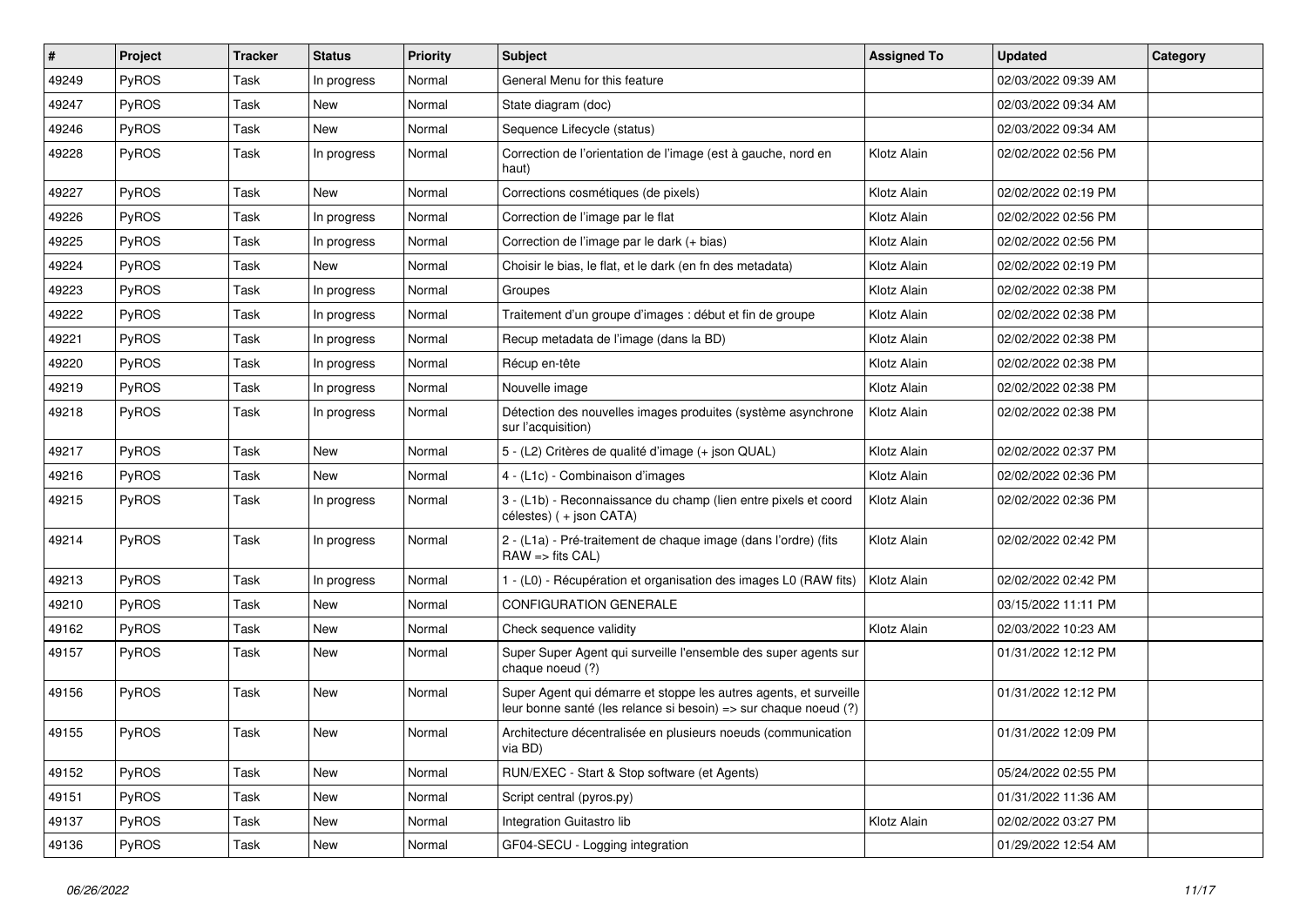| $\#$  | Project      | <b>Tracker</b> | <b>Status</b> | <b>Priority</b> | Subject                                                                                          | <b>Assigned To</b> | <b>Updated</b>      | Category |
|-------|--------------|----------------|---------------|-----------------|--------------------------------------------------------------------------------------------------|--------------------|---------------------|----------|
| 49135 | PyROS        | Task           | <b>New</b>    | Normal          | SF15-SST integration                                                                             |                    | 01/29/2022 12:48 AM |          |
| 49134 | PyROS        | Task           | <b>New</b>    | Normal          | SF14-OBC integration                                                                             |                    | 01/29/2022 12:52 AM |          |
| 49133 | <b>PyROS</b> | Task           | <b>New</b>    | Normal          | SF13-IAF integration                                                                             |                    | 01/29/2022 12:47 AM |          |
| 49132 | <b>PyROS</b> | Task           | New           | Normal          | SF12-IAN integration                                                                             |                    | 01/29/2022 12:48 AM |          |
| 49131 | <b>PyROS</b> | Task           | <b>New</b>    | Normal          | SF11-IPC integration                                                                             |                    | 01/29/2022 12:46 AM |          |
| 49130 | <b>PyROS</b> | Task           | <b>New</b>    | Normal          | SF10-CAL integration                                                                             |                    | 01/29/2022 12:46 AM |          |
| 49129 | <b>PyROS</b> | Task           | <b>New</b>    | Normal          | SF09-CMC integration                                                                             |                    | 01/29/2022 12:46 AM |          |
| 49128 | <b>PyROS</b> | Task           | New           | Normal          | SF08-EXE integration                                                                             |                    | 01/29/2022 12:45 AM |          |
| 49127 | <b>PyROS</b> | Task           | New           | Normal          | SF07-PLN integration                                                                             |                    | 01/29/2022 12:45 AM |          |
| 49126 | PyROS        | Task           | <b>New</b>    | Normal          | SF06-ALR integration                                                                             |                    | 01/29/2022 12:45 AM |          |
| 49125 | PyROS        | Task           | New           | Normal          | SF05-SEQ integration                                                                             |                    | 03/15/2022 11:03 PM |          |
| 49124 | <b>PyROS</b> | Task           | <b>New</b>    | Normal          | SF04-SPV integration                                                                             |                    | 01/29/2022 12:44 AM |          |
| 49123 | <b>PyROS</b> | Task           | New           | Normal          | SF03-ENV integration                                                                             |                    | 01/29/2022 12:50 AM |          |
| 49122 | PyROS        | Task           | <b>New</b>    | Normal          | SF02-SCP integration                                                                             |                    | 01/29/2022 12:50 AM |          |
| 49121 | PyROS        | Task           | <b>New</b>    | Normal          | SF01-USR integration                                                                             |                    | 01/29/2022 12:50 AM |          |
| 49120 | <b>PyROS</b> | Task           | <b>New</b>    | Normal          | General Design (structure, design, responsive, CSS)                                              |                    | 01/29/2022 12:50 AM |          |
| 48307 | <b>PyROS</b> | Task           | <b>New</b>    | Normal          | Send, Receive, and Process Commands (Agent <= > Agent)                                           |                    | 12/14/2021 02:57 PM |          |
| 48290 | <b>PyROS</b> | Task           | New           | Normal          | Auto mode                                                                                        |                    | 12/14/2021 12:35 PM |          |
| 48289 | PyROS        | Task           | New           | Normal          | Entity (AgentDevice class)                                                                       |                    | 12/14/2021 12:32 PM |          |
| 48288 | PyROS        | Task           | <b>New</b>    | Normal          | Entity (DeviceController class)                                                                  |                    | 12/14/2021 12:31 PM |          |
| 48287 | <b>PyROS</b> | Task           | New           | Normal          | cRuD (only Read & Delete) - View (& Kill) currently running<br>Agents                            |                    | 12/14/2021 12:26 PM |          |
| 48286 | PyROS        | Task           | <b>New</b>    | Normal          | Lancement auto et gestion des éventuels AgentDevices<br>associés                                 |                    | 12/14/2021 12:22 PM |          |
| 48285 | PyROS        | Task           | <b>New</b>    | Normal          | Lancement auto et gestion du DeviceController associé                                            |                    | 12/14/2021 12:22 PM |          |
| 48284 | <b>PyROS</b> | Task           | New           | Normal          | Lancement auto et gestion des Components associés (qui sont<br>aussi des DeviceController)       |                    | 12/14/2021 12:20 PM |          |
| 48280 | <b>PyROS</b> | Task           | <b>New</b>    | Normal          | Agent dérivé de l'Agent général (ex: AgentA, AgentB, AgentC, ou<br>AgentM pour le envmonitoring) |                    | 12/14/2021 03:00 PM |          |
| 48279 | PyROS        | Task           | New           | Normal          | General LOGGING (fichiers texte, écran en mode debug)                                            |                    | 03/16/2022 04:45 PM |          |
| 48276 | PyROS        | Task           | New           | Normal          | Scripts d'installation docker                                                                    |                    | 12/14/2021 11:44 AM |          |
| 48275 | PyROS        | Task           | New           | Normal          | version PROD TNC Nouvelle Calédonie - instance docker de<br>production sur site final            |                    | 12/14/2021 11:42 AM |          |
| 48274 | PyROS        | Task           | New           | Normal          | version TEST TNC France - instance docker de test en France                                      |                    | 12/14/2021 11:42 AM |          |
| 48273 | PyROS        | Task           | New           | Normal          | version DEV guitalens - instance docker sur serveur guitalens                                    |                    | 12/14/2021 11:46 AM |          |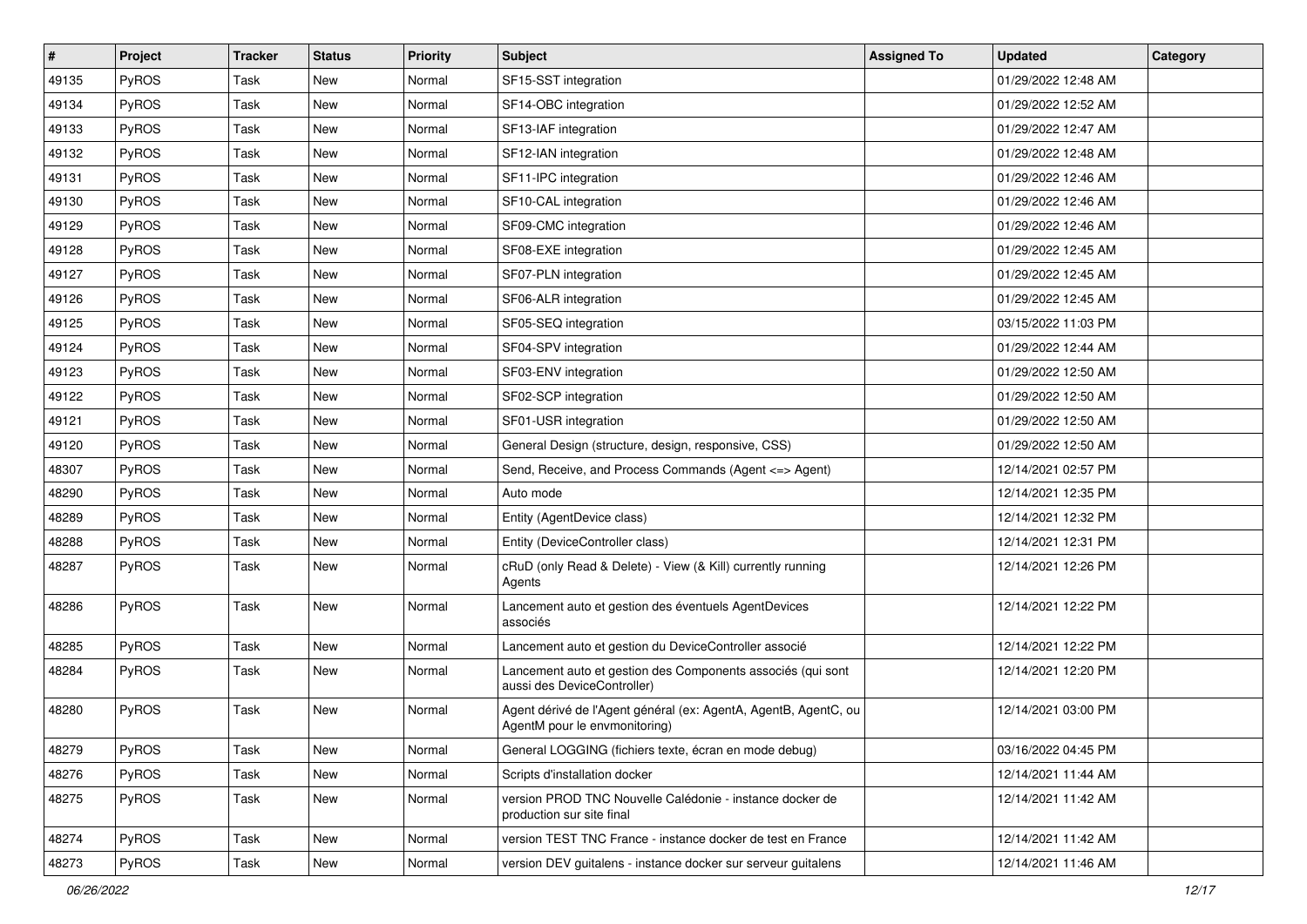| #     | Project   | <b>Tracker</b> | <b>Status</b> | <b>Priority</b> | <b>Subject</b>                                                                            | <b>Assigned To</b> | <b>Updated</b>      | Category |
|-------|-----------|----------------|---------------|-----------------|-------------------------------------------------------------------------------------------|--------------------|---------------------|----------|
| 48270 | PyROS     | Task           | New           | Normal          | SCRIPT INSTALL/UPDATE (PYROS/pyros.py) (uniquement<br>pour la partie install & update)    |                    | 02/23/2022 05:57 PM |          |
| 48259 | PyROS     | Task           | In progress   | Normal          | EXPORT (Download) as a text file (YAML)                                                   | Koralewski Alexis  | 02/23/2022 10:45 AM |          |
| 48250 | PyROS     | Task           | In progress   | Normal          | <b>DELETE</b>                                                                             | Koralewski Alexis  | 02/21/2022 03:38 PM |          |
| 48223 | LabInvent | Task           | New           | Normal          | instance perso (docker)                                                                   |                    | 12/13/2021 11:08 AM |          |
| 48222 | LabInvent | Task           | <b>New</b>    | Normal          | (NEW func) Gérer Suivi d'un User                                                          |                    | 12/13/2021 10:39 AM |          |
| 48005 | LabInvent | Task           | <b>New</b>    | Normal          | <b>Bugfix toutes les Deprecated Errors</b>                                                |                    | 12/06/2021 02:37 PM |          |
| 47966 | Lablnvent | Task           | New           | Normal          | Ajouter test Commande (avec devis joint)                                                  |                    | 11/30/2021 04:17 PM |          |
| 47959 | LabInvent | Task           | New           | Normal          | *** F - ENTITY - Fournisseurs                                                             |                    | 11/30/2021 12:57 PM |          |
| 47958 | LabInvent | Task           | <b>New</b>    | Normal          | delete (generic)                                                                          |                    | 11/30/2021 12:47 PM |          |
| 47954 | LabInvent | Task           | New           | Normal          | 1 - CREATED                                                                               |                    | 11/30/2021 01:27 PM |          |
| 47953 | LabInvent | Task           | <b>New</b>    | Normal          | 2a - TOBEORDERED (optionnel)                                                              |                    | 11/30/2021 01:27 PM |          |
| 47950 | Lablnvent | Task           | New           | Normal          | DB complète à mettre à jour                                                               |                    | 11/30/2021 12:26 PM |          |
| 47946 | LabInvent | Task           | New           | Normal          | classic only                                                                              |                    | 12/03/2021 09:50 AM |          |
| 47945 | LabInvent | Task           | <b>New</b>    | Normal          | <b>ALL</b>                                                                                |                    | 11/30/2021 12:23 PM |          |
| 47935 | LabInvent | Task           | <b>New</b>    | Normal          | 2b - VALIDATED                                                                            |                    | 11/30/2021 01:27 PM |          |
| 47930 | LabInvent | Task           | New           | Normal          | *** F - ENTITY - QrCode                                                                   |                    | 11/30/2021 01:26 PM |          |
| 47925 | LabInvent | Task           | New           | Normal          | (après cakephp v4) Passer à Php 8                                                         |                    | 11/30/2021 11:48 AM |          |
| 47924 | LabInvent | Task           | New           | Normal          | (après 3.9) Passer à v4                                                                   |                    | 11/30/2021 11:48 AM |          |
| 47913 | LabInvent | Task           | <b>New</b>    | Normal          | ROLES (profils)                                                                           |                    | 11/30/2021 01:39 PM |          |
| 47911 | LabInvent | Task           | New           | Normal          | Create/Update (add_edit generic)                                                          |                    | 11/30/2021 11:04 AM |          |
| 47907 | LabInvent | Task           | New           | Normal          | *** F - Config YAML (champs materiels) : champs obligatoires,<br>recommandés, ou readonly |                    | 11/30/2021 01:25 PM |          |
| 47893 | LabInvent | Task           | <b>New</b>    | Normal          | Views                                                                                     |                    | 11/30/2021 01:21 PM |          |
| 47889 | LabInvent | Task           | <b>New</b>    | Normal          | Changer statut - setStatusTo*()                                                           |                    | 11/30/2021 01:19 PM |          |
| 47885 | LabInvent | Task           | New           | Normal          | filtrage (voir formulaire index)                                                          |                    | 11/30/2021 01:30 PM |          |
| 47883 | LabInvent | Task           | <b>New</b>    | Normal          | formulaire de recherche multi-critères                                                    |                    | 11/30/2021 01:30 PM |          |
| 47880 | LabInvent | Task           | <b>New</b>    | Normal          | Read - index                                                                              |                    | 11/30/2021 01:16 PM |          |
| 47873 | LabInvent | Task           | New           | Normal          | Model (Entity & Table)                                                                    |                    | 12/01/2021 09:37 AM |          |
| 47871 | LabInvent | Task           | New           | Normal          | Autorisations                                                                             |                    | 11/30/2021 01:29 PM |          |
| 47870 | LabInvent | Task           | New           | Normal          | Tests (Materiels)                                                                         |                    | 11/30/2021 03:38 PM |          |
| 47868 | LabInvent | Task           | New           | Normal          | *** F - Super Entité (AppController, AppTable)                                            |                    | 11/30/2021 01:34 PM |          |
| 47447 | PyROS     | Task           | New           | Normal          | (F05) ACTIONS (CRUD), VIEWS, and AUTHORIZATIONS                                           |                    | 02/23/2022 10:45 AM |          |
| 47446 | PyROS     | Task           | New           | Normal          | <b>DOSSIER SSI</b>                                                                        |                    | 10/11/2021 11:32 AM |          |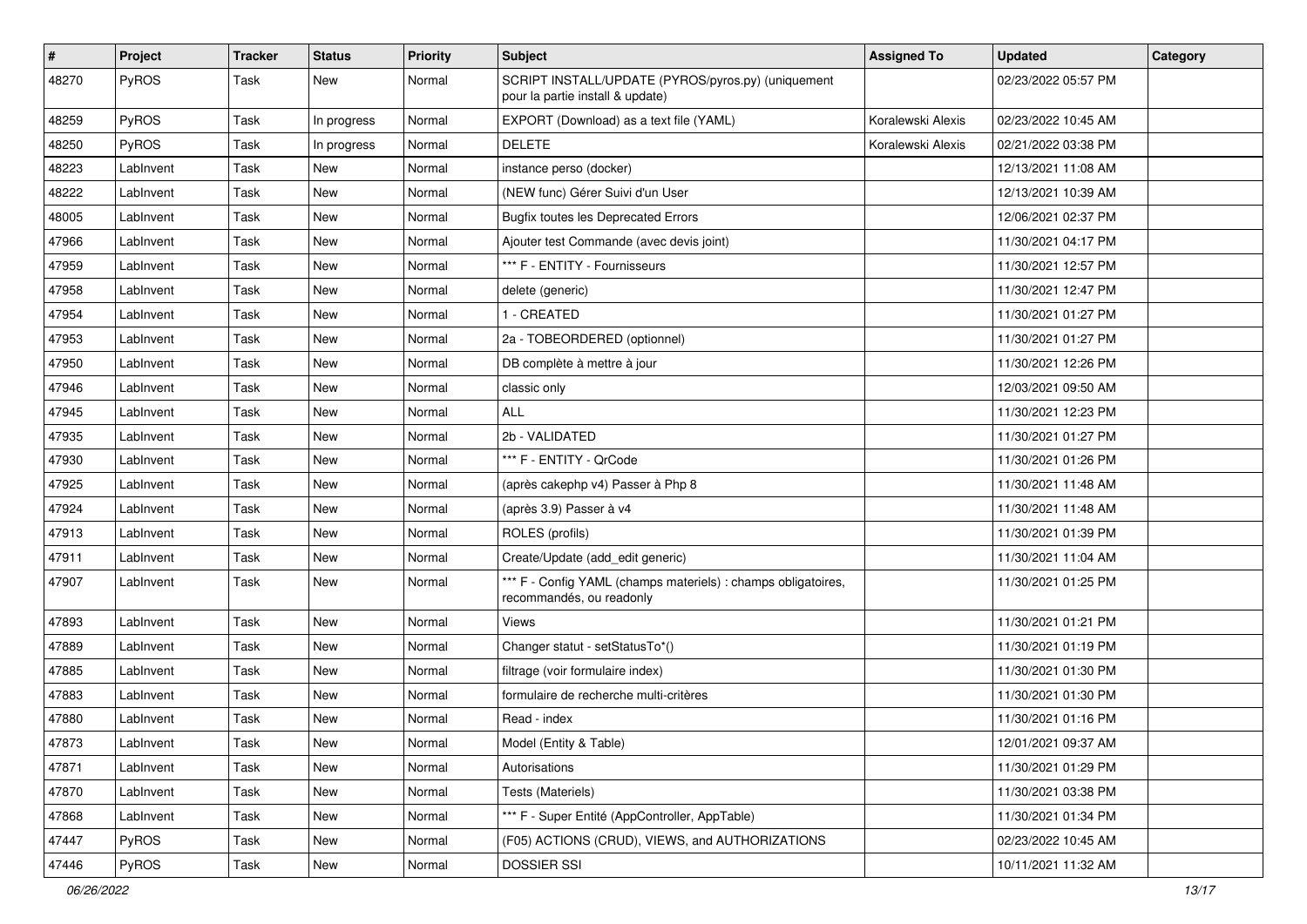| #     | Project      | <b>Tracker</b> | <b>Status</b> | <b>Priority</b> | <b>Subject</b>                                                                                     | <b>Assigned To</b> | <b>Updated</b>      | Category |
|-------|--------------|----------------|---------------|-----------------|----------------------------------------------------------------------------------------------------|--------------------|---------------------|----------|
| 47445 | PyROS        | Task           | <b>New</b>    | Normal          | CAHIER DE RECETTE (NC)                                                                             |                    | 10/11/2021 11:31 AM |          |
| 47444 | <b>PyROS</b> | Task           | New           | Normal          | MANUELS UTILISATION, INSTALLATION, ET MAINTENANCE                                                  |                    | 10/11/2021 11:31 AM |          |
| 47443 | <b>PyROS</b> | Task           | New           | Normal          | RAPPORT DES TESTS & VALIDATIONS (application du plan<br>de test)                                   |                    | 10/11/2021 11:31 AM |          |
| 47442 | <b>PyROS</b> | Task           | New           | Normal          | PLAN DE TESTS ET DE VALIDATIONS                                                                    |                    | 10/11/2021 11:33 AM |          |
| 47441 | <b>PyROS</b> | Task           | <b>New</b>    | Normal          | DOSSIER DE DÉFINITION                                                                              |                    | 10/11/2021 11:32 AM |          |
| 47440 | <b>PyROS</b> | Task           | <b>New</b>    | Normal          | <b>LIVRABLES</b>                                                                                   |                    | 10/11/2021 11:29 AM |          |
| 47439 | <b>PyROS</b> | Task           | <b>New</b>    | Normal          | PA et PK CNES                                                                                      |                    | 01/31/2022 11:29 AM |          |
| 47438 | PyROS        | Task           | <b>New</b>    | Normal          | PK5 (2023-06) - Doc LIVRABLES (et Présentations)                                                   |                    | 10/11/2021 11:26 AM |          |
| 47437 | PyROS        | Task           | <b>New</b>    | Normal          | PA4.1 (2023-05) - Présentations et Rapport Avancement                                              |                    | 10/11/2021 11:25 AM |          |
| 47436 | <b>PyROS</b> | Task           | New           | Normal          | PK4 (2023-02) - Doc LIVRABLES (et Présentations)                                                   |                    | 10/11/2021 11:23 AM |          |
| 47435 | <b>PyROS</b> | Task           | New           | Normal          | PA3.2 (2023-02) - Présentations et Rapport Avancement                                              |                    | 10/11/2021 11:22 AM |          |
| 47433 | <b>PyROS</b> | Task           | <b>New</b>    | Normal          | PA3.1 (2023-01) - Présentations et Rapport Avancement                                              |                    | 10/11/2021 11:22 AM |          |
| 47432 | <b>PyROS</b> | Task           | <b>New</b>    | Normal          | PK3 (2023-01) - Doc LIVRABLES (et Présentations)                                                   |                    | 10/11/2021 11:20 AM |          |
| 47431 | <b>PyROS</b> | Task           | <b>New</b>    | Normal          | PA2.2 (2022-10) - Présentations et Rapport Avancement                                              |                    | 10/11/2021 11:19 AM |          |
| 47430 | <b>PyROS</b> | Task           | <b>New</b>    | Normal          | PA2.1 (2022-08) - Présentations et Rapport Avancement                                              |                    | 10/11/2021 11:18 AM |          |
| 47428 | <b>PyROS</b> | Task           | New           | Normal          | PK2 (2022-06) - Présentations + RA + Doc LIVRABLES                                                 |                    | 01/31/2022 11:34 AM |          |
| 47419 | <b>PyROS</b> | Task           | New           | Normal          | F16 FUNCTIONAL Tests                                                                               |                    | 10/11/2021 10:11 AM |          |
| 47418 | PyROS        | Task           | New           | Normal          | <b>F15 FUNCTIONAL Tests</b>                                                                        |                    | 10/11/2021 10:11 AM |          |
| 47416 | <b>PyROS</b> | Task           | New           | Normal          | <b>F13 FUNCTIONAL Tests</b>                                                                        |                    | 10/11/2021 10:11 AM |          |
| 47415 | <b>PyROS</b> | Task           | New           | Normal          | <b>F12 FUNCTIONAL Tests</b>                                                                        |                    | 10/11/2021 10:11 AM |          |
| 47414 | <b>PyROS</b> | Task           | New           | Normal          | F11 FUNCTIONAL Tests                                                                               |                    | 10/11/2021 10:10 AM |          |
| 47413 | <b>PyROS</b> | Task           | New           | Normal          | F10 FUNCTIONAL Tests                                                                               |                    | 10/11/2021 10:10 AM |          |
| 47412 | <b>PyROS</b> | Task           | In progress   | Normal          | F09 Tests                                                                                          |                    | 10/12/2021 03:01 PM |          |
| 47411 | <b>PyROS</b> | Task           | <b>New</b>    | Normal          | <b>F08 FUNCTIONAL Tests</b>                                                                        |                    | 10/11/2021 10:10 AM |          |
| 47410 | PyROS        | Task           | New           | Normal          | <b>F07 FUNCTIONAL Tests</b>                                                                        |                    | 10/11/2021 10:10 AM |          |
| 47409 | PyROS        | Task           | New           | Normal          | <b>F06 FUNCTIONAL Tests</b>                                                                        |                    | 10/11/2021 10:10 AM |          |
| 47408 | <b>PyROS</b> | Task           | In progress   | Normal          | F05 Tests                                                                                          |                    | 10/12/2021 03:00 PM |          |
| 47407 | PyROS        | Task           | In progress   | Normal          | F04 Tests                                                                                          |                    | 10/12/2021 03:00 PM |          |
| 47406 | PyROS        | Task           | In progress   | Normal          | F03 Tests                                                                                          |                    | 10/12/2021 03:00 PM |          |
| 47405 | <b>PyROS</b> | Task           | In progress   | Normal          | F02 Tests                                                                                          |                    | 10/12/2021 02:59 PM |          |
| 47403 | <b>PyROS</b> | Task           | New           | Normal          | HIGH LEVEL FUNCTION TESTS - Transversal functionalities<br><b>TESTs involving several features</b> |                    | 10/11/2021 10:08 AM |          |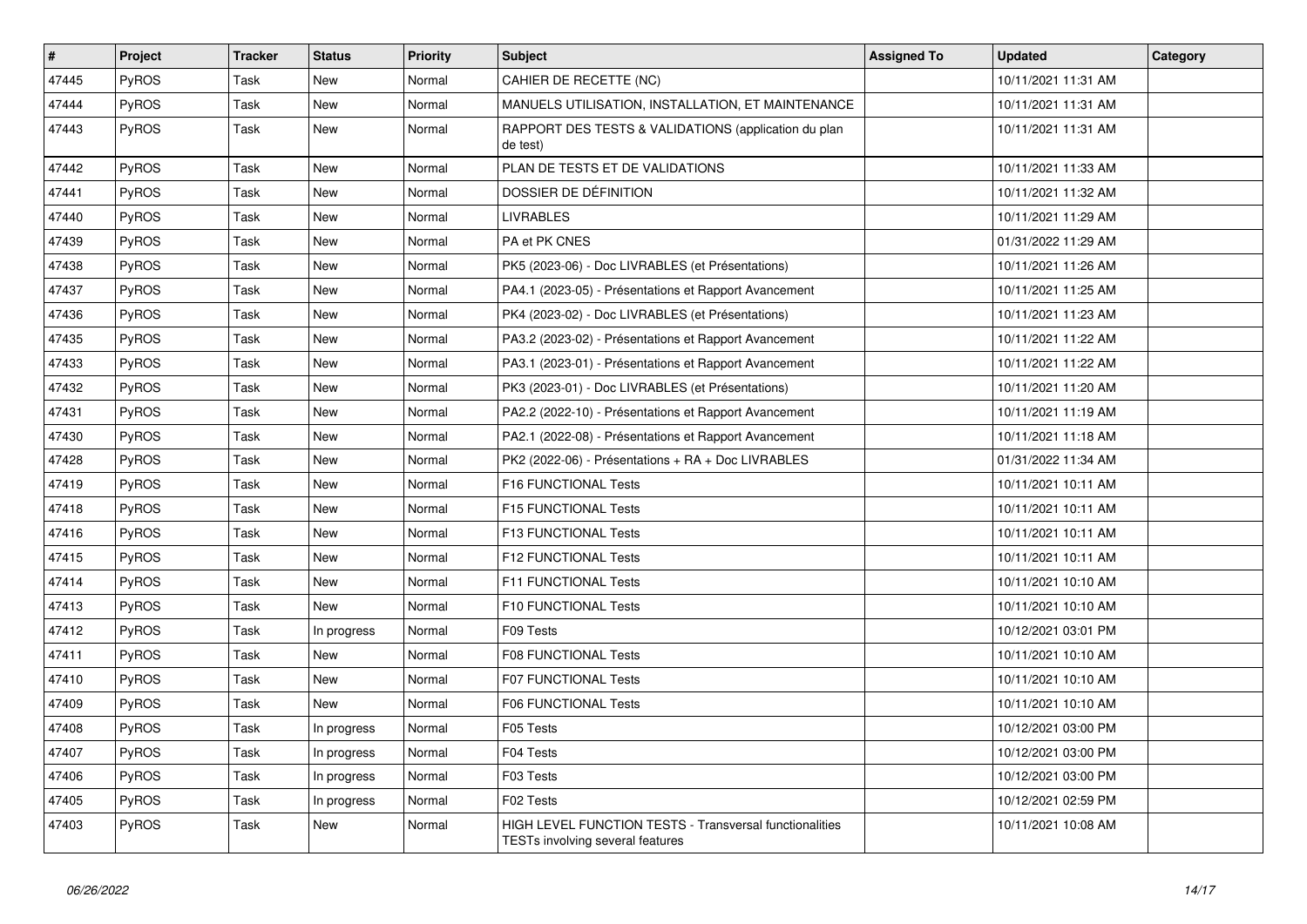| #     | Project      | <b>Tracker</b> | <b>Status</b> | <b>Priority</b> | <b>Subject</b>                                                    | <b>Assigned To</b>     | <b>Updated</b>      | Category |
|-------|--------------|----------------|---------------|-----------------|-------------------------------------------------------------------|------------------------|---------------------|----------|
| 47402 | PyROS        | Task           | New           | Normal          | INTEGRATION TESTS - FEATURES integration tests with each<br>other |                        | 10/11/2021 10:07 AM |          |
| 47401 | PyROS        | Task           | New           | Normal          | FUNCTIONAL TESTS - Each FEATURE functional tests                  |                        | 10/11/2021 11:42 AM |          |
| 47393 | PyROS        | Task           | New           | Normal          | Device Config file (cf F14)                                       |                        | 12/14/2021 12:33 PM |          |
| 47392 | PyROS        | Task           | New           | Normal          | Device Commands Grammar (Generic & Native)                        |                        | 12/14/2021 12:32 PM |          |
| 47391 | <b>PyROS</b> | Task           | New           | Normal          | Device Simulator (DeviceSimulator)                                |                        | 12/14/2021 12:32 PM |          |
| 47390 | PyROS        | Task           | New           | Normal          | Device Agent (AgentDevice) (de type Agent)                        |                        | 12/14/2021 12:32 PM |          |
| 47389 | <b>PyROS</b> | Task           | New           | Normal          | Device Controller (DeviceController)                              |                        | 12/14/2021 12:29 PM |          |
| 47387 | PyROS        | Task           | New           | Normal          | (F14) CRUD config                                                 |                        | 01/29/2022 01:24 AM |          |
| 47386 | <b>PyROS</b> | Task           | New           | Normal          | (F03) Initial data (fixture)                                      |                        | 12/15/2021 07:32 AM |          |
| 47375 | <b>PyROS</b> | Task           | New           | Normal          | Association quota SP                                              |                        | 10/11/2021 10:37 AM |          |
| 47368 | PyROS        | Task           | In progress   | Normal          | <b>CRUD Scientific Theme</b>                                      | Koralewski Alexis      | 10/11/2021 10:01 AM |          |
| 46790 | PyROS        | Task           | New           | Normal          | F16 - EXIGENCES satisfaites (+ tests mis à jour)                  |                        | 09/14/2021 02:47 PM |          |
| 46789 | PyROS        | Task           | New           | Normal          | F15 - EXIGENCES satisfaites (+ tests mis à jour)                  |                        | 09/14/2021 02:47 PM |          |
| 46788 | PyROS        | Task           | New           | Normal          | (F14) EXIGENCES satisfaites (+ tests mis à jour)                  |                        | 01/29/2022 01:24 AM |          |
| 46787 | <b>PyROS</b> | Task           | New           | Normal          | (F09) REQUIREMENTS validated (+ tests udpated)                    |                        | 12/14/2021 12:18 PM |          |
| 46786 | PyROS        | Task           | New           | Normal          | F08 - EXIGENCES satisfaites (+ tests mis à jour)                  |                        | 09/14/2021 02:45 PM |          |
| 46785 | PyROS        | Task           | New           | Normal          | F07 - EXIGENCES satisfaites (+ tests mis à jour)                  |                        | 09/14/2021 02:44 PM |          |
| 46783 | <b>PyROS</b> | Task           | New           | Normal          | F04 - EXIGENCES satisfaites (+ tests mis à jour)                  |                        | 09/14/2021 02:43 PM |          |
| 46782 | PyROS        | Task           | New           | Normal          | F03 - EXIGENCES satisfaites (+ tests mis à jour)                  |                        | 09/14/2021 02:43 PM |          |
| 46781 | <b>PyROS</b> | Task           | New           | Normal          | (F02) EXIGENCES satisfaites (+ tests mis à jour)                  |                        | 01/29/2022 01:27 AM |          |
| 46780 | PyROS        | Task           | New           | Normal          | (F01) EXIGENCES satisfaites (+ tests mis à jour)                  |                        | 10/08/2021 06:01 PM |          |
| 45818 | PyROS        | Task           | New           | Normal          | (F14) TESTS to validate this feature                              |                        | 08/09/2021 10:43 AM |          |
| 45816 | <b>PyROS</b> | Task           | New           | Normal          | <b>SP Delete</b>                                                  |                        | 10/28/2021 08:35 AM |          |
| 45815 | PyROS        | Task           | <b>New</b>    | Normal          | test_SCP_manage_quota                                             |                        | 09/22/2021 04:47 PM |          |
| 45811 | PyROS        | Task           | New           | Normal          | SP update                                                         |                        | 11/03/2021 09:16 AM |          |
| 45810 | <b>PyROS</b> | Task           | New           | Normal          | SP Read (view list and view 1)                                    |                        | 10/27/2021 02:47 PM |          |
| 45809 | PyROS        | Task           | New           | Normal          | SP Create                                                         |                        | 10/27/2021 08:42 AM |          |
| 45799 | PyROS        | Task           | New           | Normal          | Execute TESTS on commit/push (new script PUSH)                    | <b>Pallier Etienne</b> | 07/19/2021 08:54 AM |          |
| 45791 | PyROS        | Task           | New           | Normal          | PA1.1 (2022-03) - Présentations et Rapport Avancement             |                        | 10/11/2021 11:14 AM |          |
| 45790 | PyROS        | Task           | New           | Normal          | PK1 (2022-01) - Présentations + RA + Doc LIVRABLES                |                        | 01/31/2022 11:33 AM |          |
| 45781 | PyROS        | Task           | In progress   | Normal          | Documentation et Présentations pour les PA et PK CNES             |                        | 01/31/2022 11:32 AM |          |
| 45776 | PyROS        | Task           | New           | Normal          | <b>Test User Delete</b>                                           |                        | 08/13/2021 01:46 PM |          |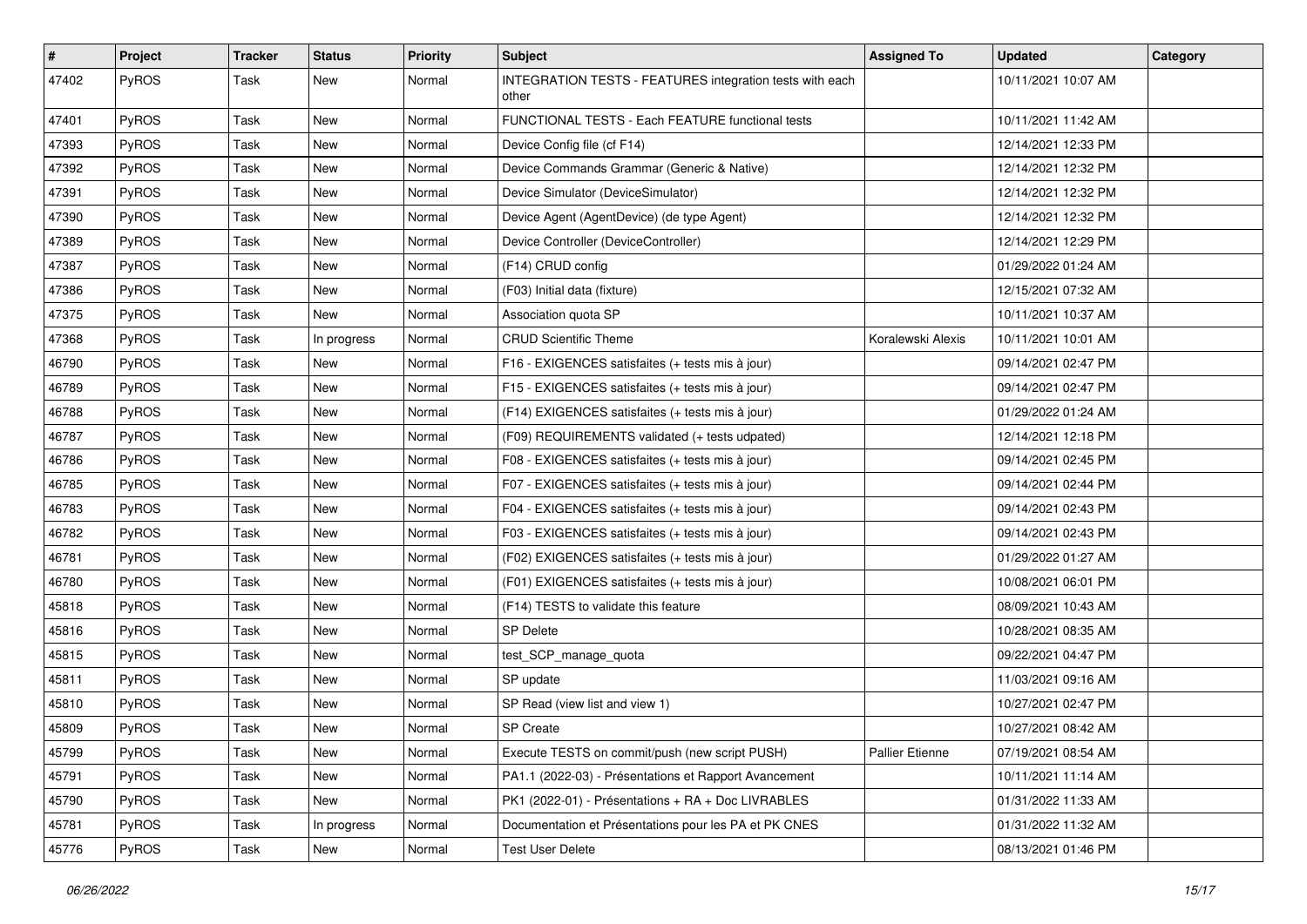| $\#$  | Project      | <b>Tracker</b> | <b>Status</b> | <b>Priority</b> | <b>Subject</b>                                                                              | <b>Assigned To</b>     | <b>Updated</b>      | Category |
|-------|--------------|----------------|---------------|-----------------|---------------------------------------------------------------------------------------------|------------------------|---------------------|----------|
| 45772 | PyROS        | Task           | <b>New</b>    | Normal          | Test User Read (view list and view 1)                                                       |                        | 08/13/2021 01:51 PM |          |
| 45766 | PyROS        | Task           | <b>New</b>    | Normal          | <b>Test User Update</b>                                                                     |                        | 08/13/2021 01:53 PM |          |
| 45762 | <b>PyROS</b> | Task           | New           | Normal          | <b>Test User Connexion</b>                                                                  |                        | 08/13/2021 01:55 PM |          |
| 45761 | <b>PyROS</b> | Task           | New           | Normal          | Test User Create (registration)                                                             |                        | 08/13/2021 01:54 PM |          |
| 45756 | PyROS        | Task           | <b>New</b>    | Normal          | QUOTA & PRIO - Gestion du quota et de la priorité                                           |                        | 10/11/2021 10:35 AM |          |
| 45753 | <b>PyROS</b> | Task           | In progress   | Normal          | Public visibility : gérer les champs publics                                                | Koralewski Alexis      | 10/07/2021 12:49 PM |          |
| 45749 | <b>PyROS</b> | Task           | In progress   | Normal          | Gérer le retrait et le retour d'un device (panne,<br>désactiver/réactiver un device)        |                        | 08/09/2021 10:42 AM |          |
| 45748 | PyROS        | Task           | <b>New</b>    | Normal          | Définir Accesseurs (getX())                                                                 |                        | 01/29/2022 01:21 AM |          |
| 45556 | <b>PyROS</b> | Task           | <b>New</b>    | Normal          | User activation/deactivation                                                                |                        | 06/25/2021 08:18 AM |          |
| 45555 | <b>PyROS</b> | Task           | In progress   | Normal          | <b>CRUD Time Periods</b>                                                                    | Koralewski Alexis      | 09/07/2021 08:58 AM |          |
| 45552 | <b>PyROS</b> | Task           | <b>New</b>    | Normal          | General configuration integration                                                           |                        | 03/15/2022 11:15 PM |          |
| 45550 | <b>PyROS</b> | Task           | New           | Normal          | Users View & Export                                                                         | Koralewski Alexis      | 03/29/2022 09:14 AM |          |
| 45346 | PyROS        | Task           | New           | Normal          | (F10) ENTITIES - Initial data (fixture)                                                     |                        | 06/03/2021 09:17 AM |          |
| 45340 | PyROS        | Task           | <b>New</b>    | Normal          | <b>INITIAL DATA (fixtures)</b>                                                              | Koralewski Alexis      | 12/14/2021 12:09 PM |          |
| 45337 | <b>PyROS</b> | Task           | In progress   | Normal          | Description du Site (horizon + home)                                                        | Klotz Alain            | 10/11/2021 10:42 AM |          |
| 45336 | <b>PyROS</b> | Task           | In progress   | Normal          | SCHEMA FILES - Fichiers schema pour valider la config                                       | Koralewski Alexis      | 10/11/2021 10:43 AM |          |
| 45295 | PyROS        | Task           | <b>New</b>    | Normal          | Create DARK files (acquisition)                                                             |                        | 05/27/2021 11:22 AM |          |
| 45294 | <b>PyROS</b> | Task           | <b>New</b>    | Normal          | Create BIAS files (acquisition)                                                             |                        | 05/27/2021 11:22 AM |          |
| 45293 | <b>PyROS</b> | Task           | <b>New</b>    | Normal          | Create FLAT files (acquisition)                                                             |                        | 05/27/2021 11:21 AM |          |
| 45292 | <b>PyROS</b> | Task           | New           | Normal          | (F10) TESTS to validate this feature                                                        |                        | 05/27/2021 11:11 AM |          |
| 45291 | <b>PyROS</b> | Task           | New           | Normal          | (F10) AUTHORIZATIONS for this feature (who can do what) :<br>documentation & implementation |                        | 06/08/2021 08:19 AM |          |
| 45290 | <b>PyROS</b> | Task           | New           | Normal          | (F10) ENTITIES - definition & implementation                                                |                        | 06/03/2021 09:17 AM |          |
| 45051 | <b>PyROS</b> | Task           | New           | Normal          | Implémenter le protocole Indi avec une classe<br><b>DeviceControllerIndi</b>                |                        | 05/06/2021 05:05 PM |          |
| 45050 | PyROS        | Task           | In progress   | Normal          | Test caméra du TNC (FLI)                                                                    | Klotz Alain            | 07/16/2021 09:34 AM |          |
| 45049 | <b>PyROS</b> | Task           | <b>New</b>    | Normal          | <b>CAMERA FLI</b>                                                                           |                        | 07/16/2021 09:34 AM |          |
| 45048 | PyROS        | Task           | New           | Normal          | HARDWARE DEVICES definition, test, config, management                                       |                        | 10/08/2021 05:51 PM |          |
| 45047 | PyROS        | Task           | New           | Normal          | Piloter le telescope en mode manuel depuis le Dashboard                                     | <b>Pallier Etienne</b> | 12/14/2021 12:34 PM |          |
| 45046 | PyROS        | Task           | New           | Normal          | Manual mode                                                                                 |                        | 12/14/2021 12:34 PM |          |
| 45044 | PyROS        | Task           | In progress   | Normal          | CRUD des autres entités (Institutes, Time Periods, Scientific<br>Theme)                     | Koralewski Alexis      | 10/11/2021 10:01 AM |          |
| 45041 | PyROS        | Task           | New           | Normal          | Pouvoir télécharger zip ou faire clone depuis gitlab sans se<br>connecter                   | Pallier Etienne        | 05/06/2021 04:05 PM |          |